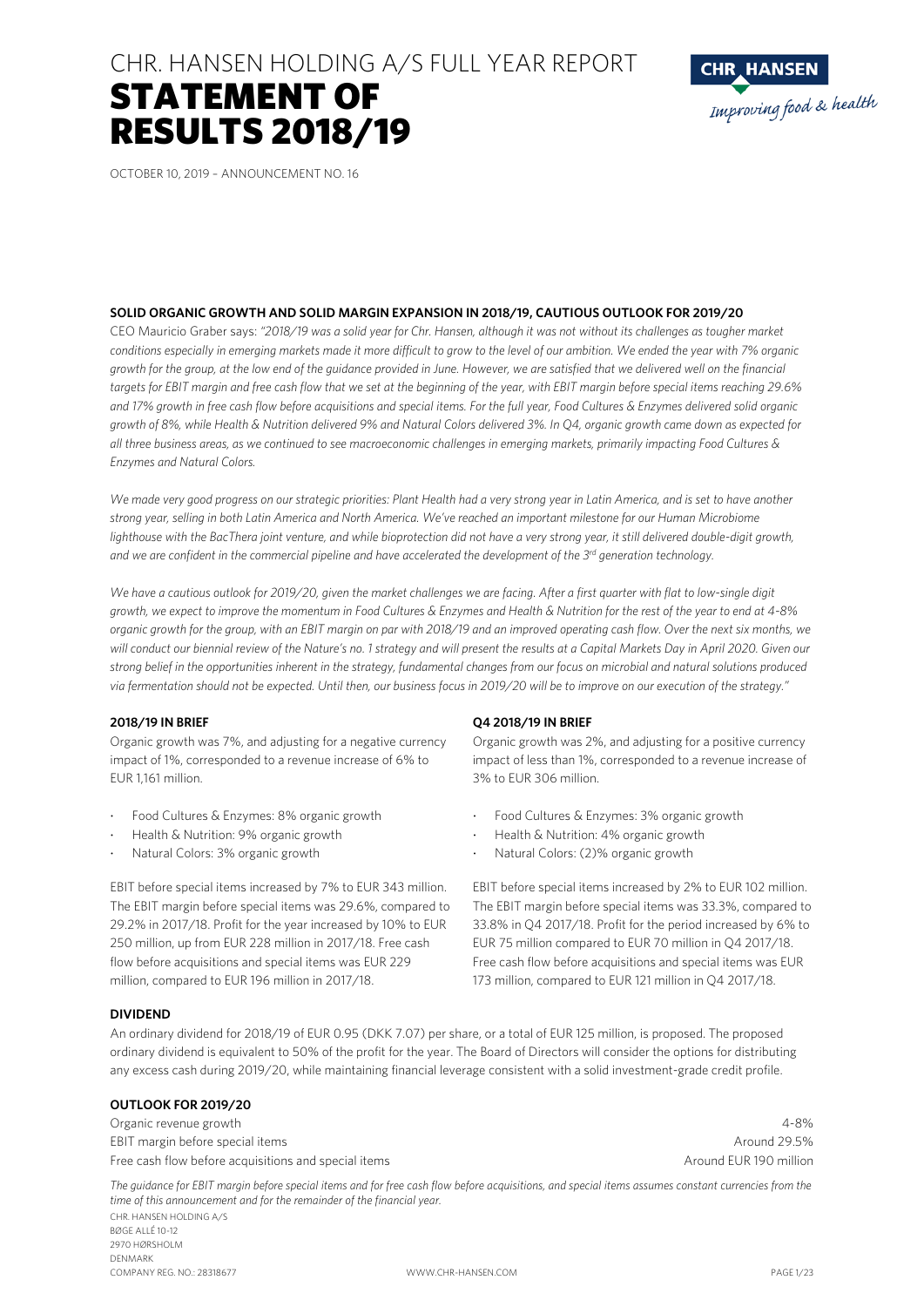# CHR. HANSEN HOLDING A/S FULL YEAR REPORT FINANCIAL HIGHLIGHTS AND KEY FIGURES



|                                                       | Q4<br>2018/19 | Q4<br>2017/18 | Growth  | <b>YTD</b><br>2018/19 | <b>YTD</b><br>2017/18 | Growth  |
|-------------------------------------------------------|---------------|---------------|---------|-----------------------|-----------------------|---------|
| Income statement, EUR million                         |               |               |         |                       |                       |         |
| Revenue                                               | 305.9         | 296.5         | 3%      | 1,161.1               | 1,097.4               | 6%      |
| Gross profit                                          | 176.2         | 168.9         | 4%      | 650.0                 | 600.6                 | 8%      |
| EBITDA before special items                           | 118.8         | 116.4         | 2%      | 407.8                 | 384.0                 | 6%      |
| EBIT before special items                             | 101.9         | 100.3         | 2%      | 343.2                 | 320.2                 | 7%      |
| Special items                                         | (0.9)         |               | n/a     | (2.3)                 |                       | n/a     |
| EBIT                                                  | 101.0         | 100.3         | 1%      | 340.9                 | 320.2                 | 6%      |
| Profit for the period                                 | 74.6          | 70.1          | 6%      | 250.2                 | 228.2                 | 10%     |
| Financial position, EUR million                       |               |               |         |                       |                       |         |
| Total assets                                          |               |               |         | 2,057.8               | 1,861.1               |         |
| Invested capital                                      |               |               |         | 1,745.4               | 1,631.5               |         |
| Net working capital                                   |               |               |         | 220.6                 | 189.1                 |         |
| Equity                                                |               |               |         | 797.2                 | 771.6                 |         |
| Net interest-bearing debt                             |               |               |         | 734.4                 | 658.7                 |         |
| Cash flow and investments, EUR million                |               |               |         |                       |                       |         |
| Cash flow from operating activities                   | 146.8         | 154.5         | $(5)$ % | 298.6                 | 302.4                 | $(1)\%$ |
| Cash flow used for investing activities               | 24.9          | (34.4)        | n/a     | (81.6)                | (107.0)               | 24%     |
| Cash flow used for investing activities before        |               |               |         |                       |                       |         |
| acquisitions and sale-and-lease-back                  | (42.7)        | (34.4)        | (24)%   | (139.4)               | (107.0)               | (39)%   |
| Free cash flow                                        | 171.7         | 120.1         | 43%     | 217.0                 | 195.4                 | 11%     |
| Free cash flow before acquisitions and special items  | 172.6         | 120.5         | 43%     | 229.1                 | 195.9                 | 17%     |
| Free cash flow before acquisitions, special items and |               |               |         |                       |                       |         |
| sales and lease back                                  | 105.0         | 120.5         | (13)%   | 161.5                 | 195.9                 | (18)%   |
| Earnings per share, EUR                               |               |               |         |                       |                       |         |
| EPS, diluted                                          | 0.57          | 0.53          | 8%      | 1.90                  | 1.73                  | 10%     |
| Key ratios                                            |               |               |         |                       |                       |         |
| Organic growth, % *                                   | 2             | 10            |         | 7                     | 9                     |         |
| Gross margin, %                                       | 57.6          | 57.0          |         | 56.0                  | 54.7                  |         |
| EBITDA margin before special items, %                 | 38.8          | 39.3          |         | 35.1                  | 35.0                  |         |
| EBIT margin before special items, %                   | 33.3          | 33.8          |         | 29.6                  | 29.2                  |         |
| EBIT margin, %                                        | 33.0          | 33.8          |         | 29.4                  | 29.2                  |         |
| ROIC excl. goodwill, %                                | 41.2          | 45.3          |         | 37.3                  | 38.0                  |         |
| ROIC, %                                               | 23.1          | 24.3          |         | 20.3                  | 19.9                  |         |
| NWC, %                                                | 19.0          | 17.2          |         | 19.0                  | 17.2                  |         |
| R&D, %                                                | 6.8           | 6.9           |         | 7.3                   | 7.3                   |         |
| Capital expenditures, %                               | 14.0          | 11.9          |         | 12.0                  | 9.8                   |         |
| Net debt to EBITDA before special items               |               |               |         | 1.8x                  | 1.7x                  |         |

\*Organic growth: Increase in revenue adjusted for sales reduction, acquisitions and divestments, and measured in local currency.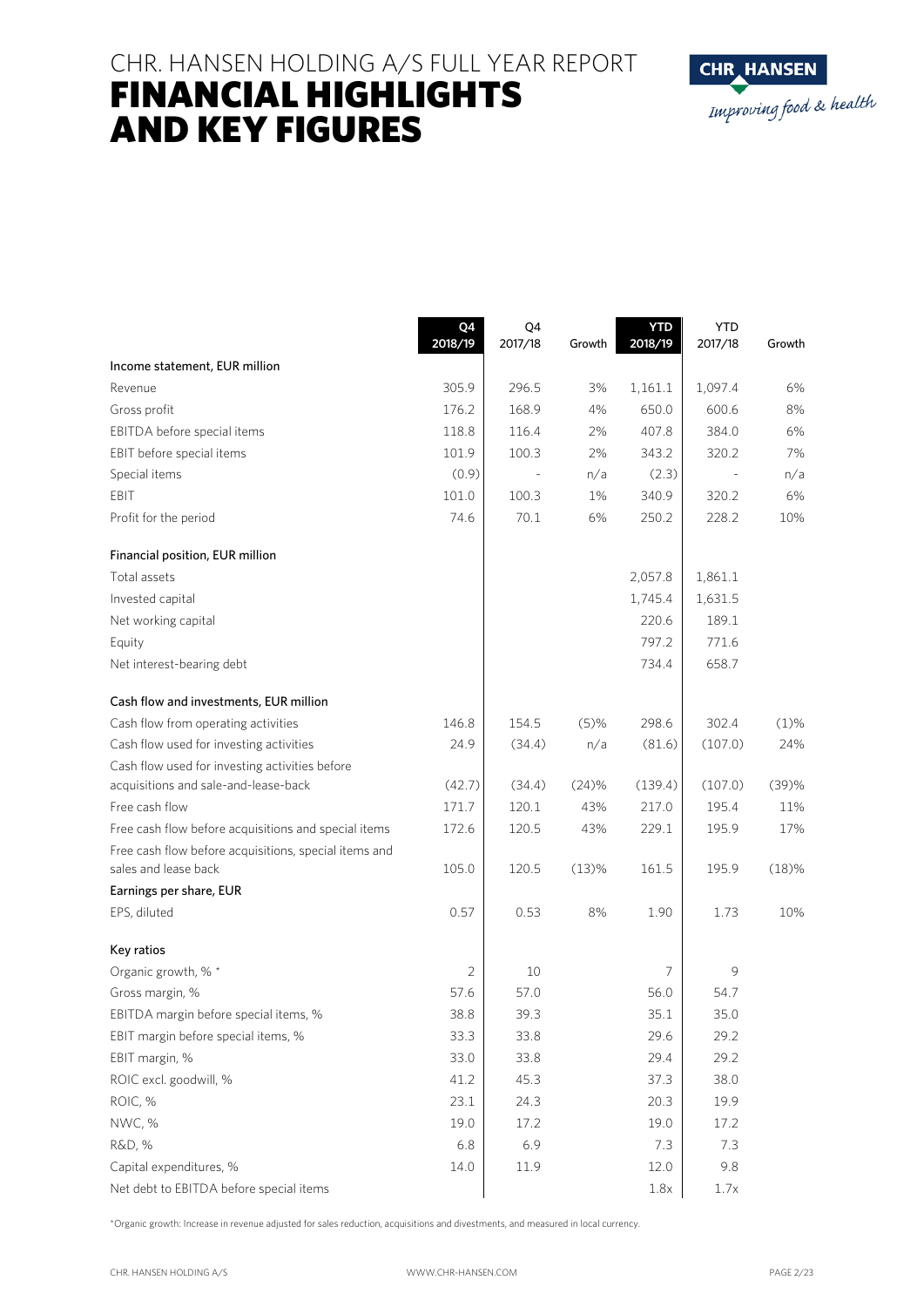# CHR. HANSEN HOLDING A/S FULL YEAR REPORT 2018/19 FULL YEAR RESULTS



#### **REVENUE**

Organic growth was 7%, and adjusting for a negative currency impact of 1%, corresponded to a revenue increase of 6% to EUR 1,161 million. The organic growth was negatively impacted by a volatile macroeconomic environment, particularly in emerging markets.

Organic growth was primarily driven by volume/mix effects, with around 2% from pricing. The impact from acquisitions was immaterial. The price increases were mainly achieved by using EUR-based pricing in certain countries to protect EBIT from depreciating currencies.

| <b>REVENUE</b>           | YTD<br>2018/19 |
|--------------------------|----------------|
|                          |                |
| Organic growth (vol/mix) | 5%             |
| Organic growth (price)   | 2%             |
| Acquisition              | 0%             |
| Organic growth           | 7%             |
| Currencies               | $(1)\%$        |
| EUR growth               | 6%             |

#### **REVENUE BY BUSINESS AREA Food Cultures & Enzymes**

Organic growth was 8%, and adjusting for a negative currency impact of 3%, corresponded to a revenue increase of 5% to EUR 682 million. The impact from acquisitions was less than 1%. The contribution from volume was 4%, while the contribution from pricing was around 4%, mostly driven by the EUR-price list.

Organic growth was positively impacted by strong growth in enzymes and meat, solid growth from cheese and fermented milk, whereas probiotics declined driven by Asia-Pacific.

Bioprotective cultures delivered organic growth of approximately 10%, driven by the existing segments within fermented milk and meat. Bioprotection accounted for around 7% of the Food Cultures & Enzymes business in 2018/19.

#### **Health & Nutrition**

Organic growth was 9%, and adjusting for a positive currency impact of 1%, corresponded to a revenue increase of 10% to EUR 255 million, driven by volume/mix. Human Health delivered solid growth, Animal Health delivered good growth with momentum improving during the year, while Plant Health realized very strong growth.

Organic growth in Human Health was driven by very strong growth in infant formula, while dietary supplements was flat.

Animal Health delivered good growth, reflecting very strong growth in Poultry & Swine, while Cattle declined, mainly due to weak dairy farm economics in the first half of the year and timing of orders and lower demand for silage inoculants.

Plant Health delivered very strong growth in Latin America, with sales to both sugarcane and soybean growers.

#### **Natural Colors**

Organic growth was 3%, and adjusting for a negative currency impact of 1%, corresponded to a revenue increase of 2% to EUR 224 million. Organic volume growth was primarily driven by strong growth in the FRUITMAX® product range in North America, partly offset by price and volume declines for carmine and annatto.

#### **REVENUE BY REGION**

#### **EMEA (Europe, the Middle East and Africa)**

The EMEA region accounted for 44% of revenue, compared to 45% in 2017/18. Organic growth was 4%, and adjusting for a negative currency impact of 1%, corresponded to a revenue increase of 3%. Organic growth was driven by solid growth in Food Cultures & Enzymes and good growth in Health & Nutrition, while Natural Colors grew slightly.

#### **North America**

The North American region accounted for 27% of revenue, compared to 26% in 2017/18. Organic growth was 7%, and adjusting for a positive currency impact of 5%, corresponded to a revenue increase of 12%. Organic growth was driven by very strong growth in Natural Colors, driven by large conversions to coloring foods and solid growth in Food Cultures & Enzymes. Health & Nutrition delivered good growth, as Human Health delivered solid growth, while Animal Health declined slightly as the cattle segment has had a challenging although gradually improving year.

#### **APAC (Asia-Pacific)**

The APAC region accounted for 17% of revenue, compared to 17% in 2017/18. Organic growth was 4%, corresponding to a revenue increase of 4%. Organic growth was driven by very strong growth in Health & Nutrition, while Food Cultures & Enzymes only grew slightly due to slowing demand in China, and Natural Colors declined.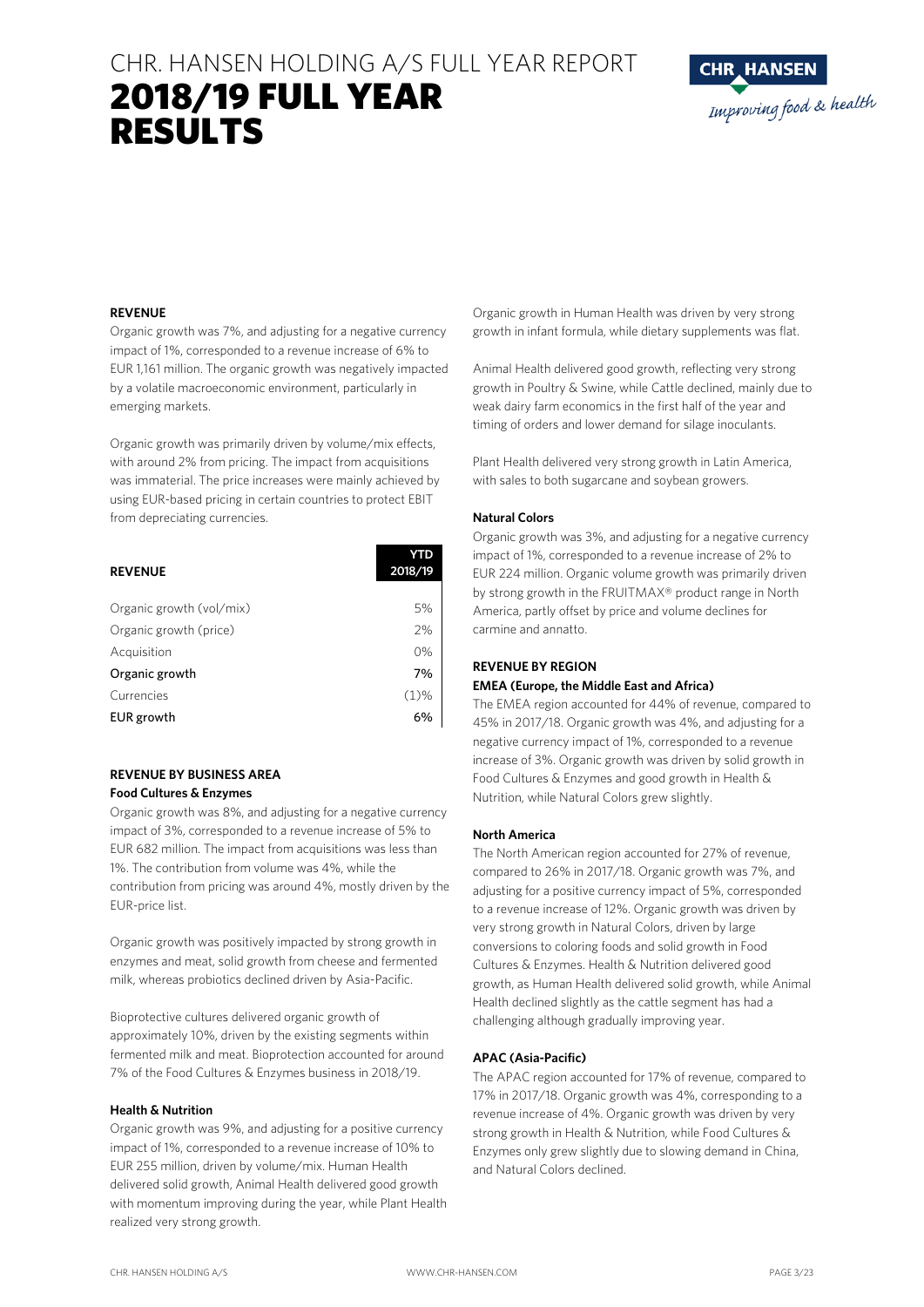# CHR. HANSEN HOLDING A/S FULL YEAR REPORT 2018/19 FULL YEAR RESULTS



#### **LATAM (Latin America)**

The LATAM region accounted for 12% of revenue, compared to 12% in 2017/18. Organic growth was 21%, and adjusting for a negative currency impact of 17%, corresponded to a revenue increase of 4%. Organic growth was driven by very strong growth in Food Cultures & Enzymes and Health & Nutrition, while Natural Colors declined due to a challenging economic climate impacting demand for natural colors.

#### **GROSS PROFIT**

Gross profit was EUR 650 million, up 8% on 2017/18. The gross margin increased by 1.3%-points to 56.0%, driven by improvements in all three business areas. In Food Cultures & Enzymes, scalability benefits drove the margin improvement, in Health & Nutrition product mix was stronger, and in Natural Colors, lower raw material prices combined with operating efficiencies drove the margin increase. Acquisitions had an immaterial impact.

#### **OPERATING EXPENSES (% OF REVENUE)**

Operating expenses totaled EUR 309 million (26.6%), compared to EUR 280 million (25.6%) in 2017/18.

Research & Development (R&D) expenses, including amortization and depreciation, amounted to EUR 79 million (6.8%), compared to EUR 73 million (6.7%) in 2017/18.

The net impact from capitalization less amortization and impairment of development costs was EUR 6 million (0.5%), compared to EUR 7 million (0.6%) in 2017/18.

Total R&D expenditures incurred increased by 6% to EUR 86 million (7.4%), from EUR 80 million (7.3%) in 2017/18.

The increase was driven by Nature's no. 1 initiatives, including bioprotection and Plant Health.

Sales & marketing expenses amounted to EUR 159 million (13.7%), compared to EUR 139 million (12.7%) in 2017/18. The increase was mainly driven by strategic initiatives to support Nature's no. 1, such as bioprotection, route-to-market in Animal Health, Plant Health and digitalization.

Administrative expenses amounted to EUR 71 million (6.1%), compared to EUR 70 million (6.4%) in 2017/18.

Net other operating income/expenses was an income of EUR 2 million, compared to EUR 3 million in 2017/18.

#### **OPERATING PROFIT (EBIT) BEFORE SPECIAL ITEMS**

EBIT before special items amounted to EUR 343 million, compared to EUR 320 million in 2017/18, an increase of 7%. The increase was mainly due to the higher gross profit.

The EBIT margin before special items was 29.6%, up from 29.2% in 2017/18, driven by underlying small improvements in Health & Nutrition and Natural Colors, while the EBIT margin in Food Cultures & Enzymes was similar to last year.

In Food Cultures & Enzymes, EBIT amounted to EUR 234 million, compared to EUR 222 million in 2017/18. The EBIT margin was 34.3%, on par with 2017/18. The scalability benefits achieved in production (around 1%-point on gross margin), most notably from increased capacity utilization at the Copenhagen plant, were offset by investments in strategic initiatives, e.g. bioprotection and digitalization.

In Health & Nutrition, EBIT amounted to EUR 80 million, compared to EUR 72 million in 2017/18. The EBIT margin was 31.5%, up 0.5%-point on 2017/18. The increase was driven by a positive product mix and a minor positive impact from currencies, partly offset by investments in strategic initiatives, e.g. route-to-market in Animal Health, the Human Microbiome and Plant Health.

In Natural Colors, EBIT amounted to EUR 29 million, compared to EUR 26 million in 2017/18. The EBIT margin was 12.7%, up 0.7%-point on 2017/18. The increase was driven by lower raw material costs combined with operating efficiencies, partly offset by organizational changes and currencies.

#### **SPECIAL ITEMS**

Special items were an expense of EUR 2 million compared to nil in 2017/18 driven by costs related to the acquisition and integration of Hundsbichler GmbH as well as the joint venture established with Lonza.

#### **OPERATING PROFIT (EBIT)**

EBIT amounted to EUR 341 million, compared to EUR 320 million in 2017/18, an increase of 6%. The EBIT margin was 29.4%, compared to 29.2% in 2017/18.

#### **NET FINANCIALS AND TAX**

Net financial expenses amounted to EUR 16 million, compared to EUR 24 million in 2017/18. The net interest expenses were EUR 12 million, up from EUR 11 million in 2017/18.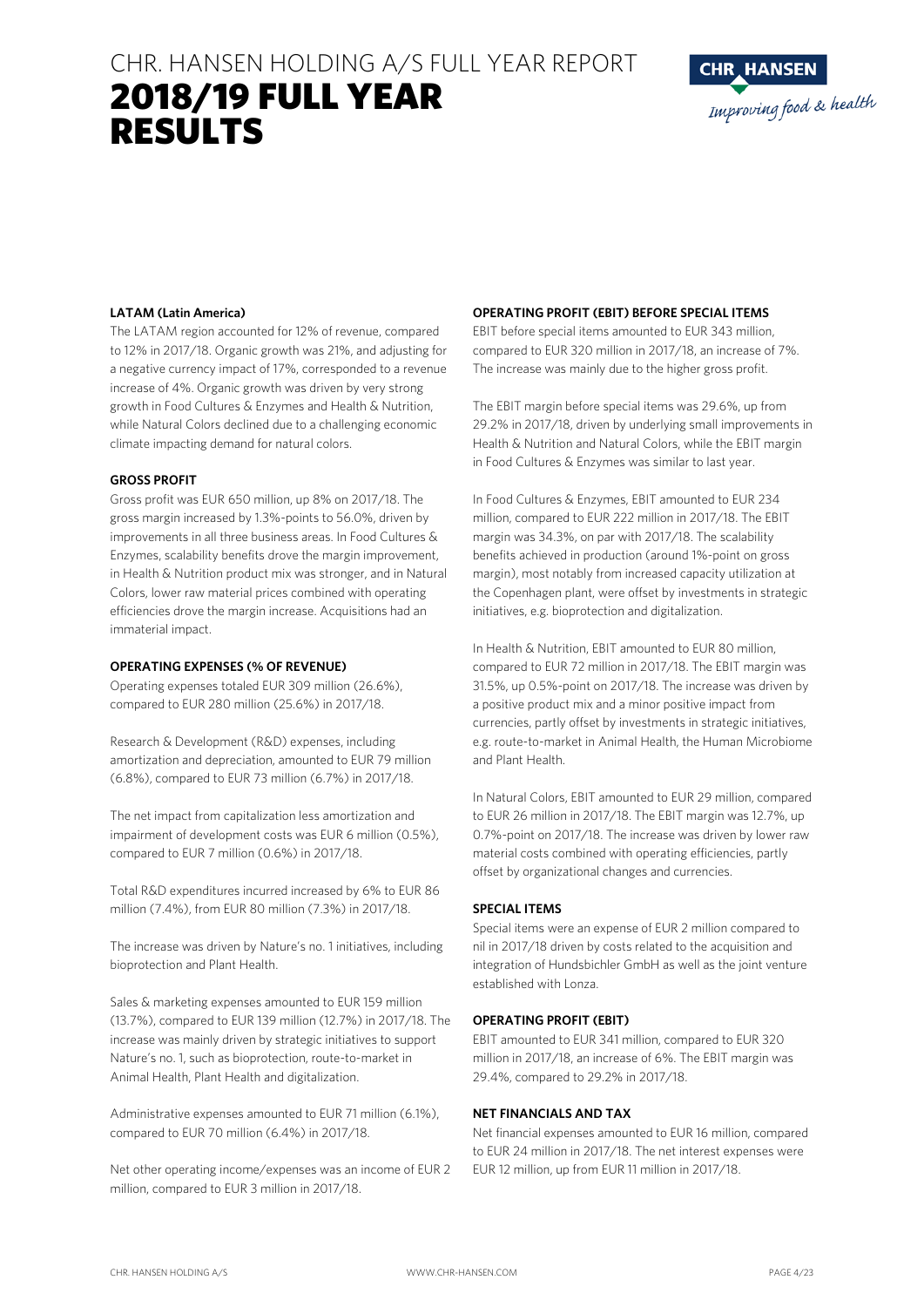# CHR. HANSEN HOLDING A/S FULL YEAR REPORT 2018/19 FULL YEAR RESULTS



The net impact from exchange rate adjustments was negative at EUR 2 million, compared to a negative EUR 12 million in 2017/18. The improvement was mainly due to a focused effort to reduce intercompany balances in emerging market currencies in order to manage the currency risk.

Income taxes amounted to EUR 75 million, equivalent to an effective tax rate of 23.0%, compared to EUR 68 million and 22.9%, respectively, in 2017/18.

#### **PROFIT FOR THE YEAR**

Profit for the year increased by 10% to EUR 250 million, up from EUR 228 million in 2017/18.

### **ASSETS**

At August 31, 2019, total assets amounted to EUR 2,058 million, compared to EUR 1,861 million a year earlier. The increase was mainly due to investments in the microbial production platform and the sale-and-lease-back of the Company's main site in Hørsholm, Denmark.

Total non-current assets amounted to EUR 1,584 million, compared to EUR 1,450 million at August 31, 2018. Intangible assets increased by EUR 17 million, while property, plant and equipment increased by EUR 116 million.

Total current assets amounted to EUR 474 million, compared to EUR 411 million at August 31, 2018. Inventories increased by EUR 13 million, or 9%, and receivables were up by EUR 31 million, or 16%. Cash increased by EUR 18 million to EUR 87 million.

## **NET WORKING CAPITAL**

Net working capital was EUR 221 million, or 19.0% of revenue, compared to EUR 189 million, or 17.2%, in 2017/18, which was driven by higher trade receivables due to challenging market conditions in the Middle East, and slightly higher inventories.

### **EQUITY**

Total equity amounted to EUR 797 million at August 31, 2019, compared to EUR 772 million a year earlier. An ordinary dividend for the financial year 2017/18 totaling EUR 114 million was paid in December 2018, and an extraordinary dividend for the financial year 2018/19 totaling EUR 110 million was paid in July 2019.

### **NET DEBT**

Net interest-bearing debt amounted to EUR 734 million, or 1.8x EBITDA, compared to EUR 659 million, or 1.7x EBITDA, at August 31, 2018.

### **RETURN ON INVESTED CAPITAL (ROIC)**

The return on invested capital excluding goodwill was 37.3%, compared to 38.0% in 2017/18. The decrease was driven by investments in the microbial platform. Invested capital excluding goodwill increased to EUR 972 million, compared to EUR 870 million at August 31, 2018. The increase was mainly due to investments in the microbial platform.

The return on invested capital including goodwill was 20.3%, compared to 19.9% in 2017/18. Invested capital including goodwill increased to EUR 1,745 million, compared to EUR 1,632 million at August 31, 2018.

## **CASH FLOW**

Cash flow from operating activities was EUR 299 million, compared to EUR 302 million in 2017/18. The decrease was driven by the higher taxes paid. The increase in taxes paid was due to the absence of acquisition-related tax benefits recognized in 2017/18.

Cash flow used for operational investing activities was EUR 72 million, or 6.2% of revenue, compared to EUR 107 million, or 9.8% of revenue, in 2017/18. This includes the net proceeds of EUR 68 million from the sale-and-lease-back of the Company's main site in Hørsholm. Excluding this inflow, the cash flow used for operational investing activities was EUR 139 million, or 12.0% of revenue. The increase relative to last year was primarily driven by investments to expand the capacity for packaging freeze-dried products at the Copenhagen facility.

Free cash flow before acquisitions, and special items was EUR 229 million, compared to EUR 196 million in 2017/18. This includes the net proceeds of EUR 68 million from the sale-andlease-back of the Company's main site in Hørsholm. Excluding this inflow, free cash flow before acquisitions, and special items was EUR 161 million.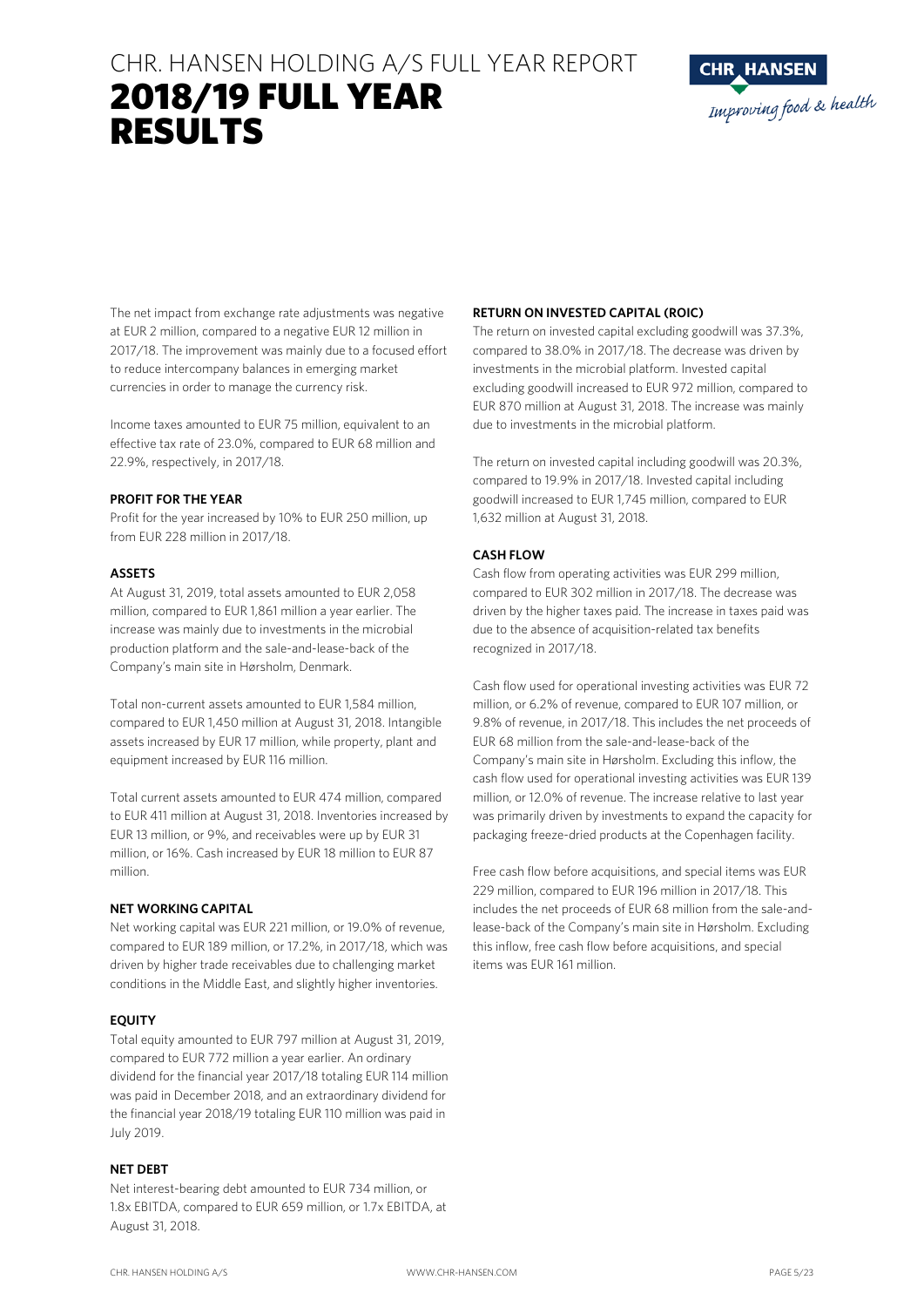# CHR. HANSEN HOLDING A/S FULL YEAR REPORT Q4 2018/19 RESULTS



#### **REVENUE**

Organic growth was 2%, and adjusting for a positive currency impact of 1%, corresponded to a revenue increase of 3% to EUR 297 million. Organic growth comprised 2% from volume/mix effects, and a slight positive impact from price increases in local currencies. The price increases were mainly achieved by using EUR-based pricing in certain countries to protect EBIT from depreciating currencies.

| <b>REVENUE</b>           | 04<br>2018/19 |
|--------------------------|---------------|
|                          |               |
| Organic growth (vol/mix) | 2%            |
| Organic growth (price)   | 0%            |
| Acquisition              | 0%            |
| Organic growth           | 2%            |
| Currencies               | 1%            |
| EUR growth               | 3%            |

### **REVENUE BY BUSINESS AREA Food Cultures & Enzymes**

Organic growth was 3%, corresponding to a revenue increase of 3% to EUR 179 million. The impact from acquisitions was less than 1%. Organic growth comprised 2% from volume/mix and 1% from price increases. The price increases were mainly achieved by using EUR-based pricing in certain countries to protect EBIT from depreciating currencies.

Organic growth was driven by solid growth in cheese cultures, fermented milk, dairy enzymes and meat, while probiotics declined primarily driven by a challenging market in China. Bioprotection only grew slightly as growth in the application for fermented milk and meat was offset by a decline in cheese, which represents the smallest potential for our bioprotection lighthouse.

#### **Health & Nutrition**

Organic growth was 4%, all from volume/mix, and adjusting for a positive currency impact of 2%, corresponded to a revenue increase of 6% to EUR 71 million.

Human Health delivered solid growth driven by very strong growth in infant formula, while dietary supplements declined, mainly due to order patterns in EMEA.

Animal Health also delivered solid growth driven by good growth in Cattle and solid growth in Poultry & Swine. Plant Health declined as expected, due to different order patterns from Q4 2017/18.

#### **Natural Colors**

Organic growth was (2)%, and adjusting for a positive currency impact of 1%, corresponded to a revenue decline of 1% to EUR 57 million. The decline consisted of a largely flat volume/mix development and (2)% from price decreases in local currencies.

Organic volume growth was primarily driven by strong growth in the FRUITMAX® coloring foods range, while business related to carmine and annatto contracted due to declining raw material prices and lost business in emerging markets. North America continued to deliver strong growth, while the other regions declined.

#### **REVENUE BY REGION EMEA (Europe, Middle East and Africa)**

Organic growth was (2)%, and adjusting for a positive currency impact of 1% corresponded to a revenue decline of 1%. Food Cultures & Enzymes was flat as growth in fermented milk, cheese and enzymes were offset by declines, primarily in probiotics and wine. Health & Nutrition declined due to timing of orders, and Natural Colors declined due to weaker end market demand in the Middle East.

### **North America**

Organic growth was 9%, and adjusting for a positive currency impact of 5%, corresponded to a revenue increase of 14%. Organic growth was driven by good growth in Food Cultures & Enzymes, very strong growth in Health & Nutrition and strong growth in Natural Colors.

### **APAC (Asia-Pacific)**

Organic growth was 3% corresponding to a revenue increase of 3%. Organic growth was driven by good growth in Food Cultures & Enzymes, solid growth in Health & Nutrition while Natural Colors declined. In Food Cultures & Enzymes China grew slightly reflecting a decline in Probiotics that was offset by solid growth in traditional dairy segments.

#### **LATAM (Latin America)**

Organic growth was 2%, and adjusting for a negative currency impact of 5%, corresponded to a revenue decrease of 3%. Organic growth was driven by strong growth in Food Cultures & Enzymes, while Health & Nutrition declined due to timing of orders in Plant Health. Natural Colors declined due to a challenging economic climate impacting demand for natural colors.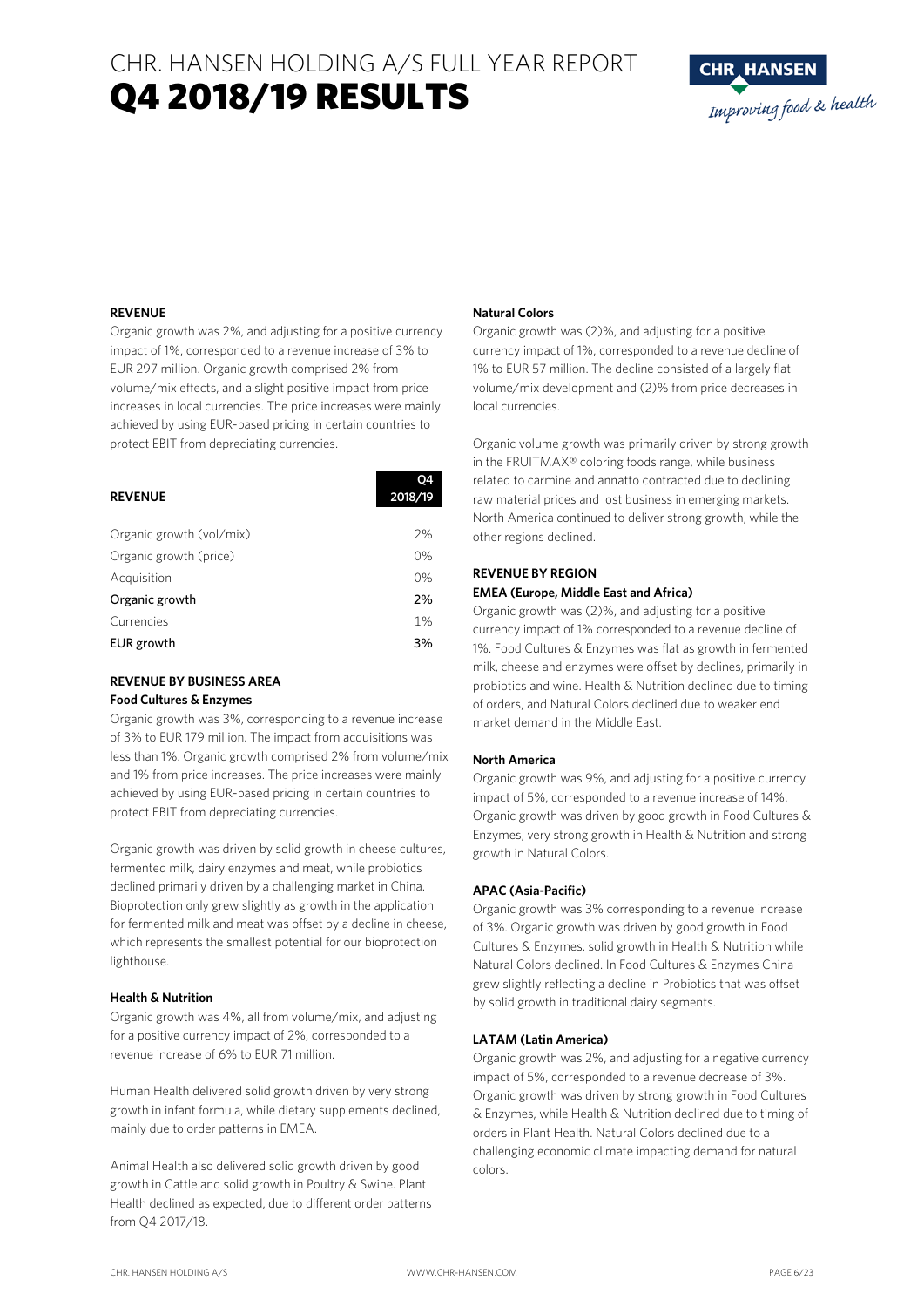CHR. HANSEN HOLDING A/S FULL YEAR REPORT Q4 2018/19 RESULTS



#### **GROSS PROFIT**

Gross profit was EUR 176 million, up 4% on Q4 2017/18. The gross margin increased by 0.6%-point to 57.6%. The increase was mainly driven by Natural Colors and Health & Nutrition.

#### **OPERATING EXPENSES (% OF REVENUE)**

Operating expenses totaled EUR 74 million (24.3%), compared to EUR 69 million (23.1%) in Q4 2017/18 reflecting continued investments in strategic priorities despite the low topline growth in the quarter.

#### **OPERATING PROFIT (EBIT) BEFORE SPECIAL ITEMS**

EBIT before special items amounted to EUR 102 million, compared to EUR 100 million in Q4 2017/18, an increase of 2%. The improvement was driven by Health & Nutrition, while Food Cultures & Enzymes was flat and Natural Colors declined. The EBIT margin before special items was 33.3%, down from 33.8% in Q4 2017/18.

In Food Cultures & Enzymes, EBIT amounted to EUR 68 million, compared to EUR 68 million in Q4 2017/18. The EBIT margin was 38.0%, down 1.4%-points on Q4 2017/18. The decrease was driven by the relatively low revenue growth, strategic investments, inventory reductions at our manufacturing and distribution sites, and only partly offset by underlying scalability in production.

In Health & Nutrition, EBIT amounted to EUR 26 million, compared to EUR 24 million in Q4 2017/18. The EBIT margin was 37.4%, up 1.7%-points on Q4 2017/18. The increase was driven by a favorable product mix and a smaller positive impact from currencies.

In Natural Colors, EBIT amounted to EUR 8 million, compared to EUR 9 million in Q4 2017/18. The EBIT margin was 13.4%, down 1.9%-points on Q4 2017/18. The decrease was primarily driven by changes in the commercial organization, higher production costs and currencies, partly offset by lower raw material costs.

#### **SPECIAL ITEMS**

Special items were an expense of EUR 1 million, compared to nil in Q4 2017/18 due to the joint venture established with Lonza.

#### **OPERATING PROFIT (EBIT)**

EBIT increased by 1% to EUR 101 million, compared to EUR 100 million in Q4 2017/18. The EBIT margin was 33.0%, compared to 33.8% in Q4 2017/18.

#### **NET FINANCIALS AND TAX**

Net financial expenses amounted to EUR 4 million, compared to EUR 10 million in Q4 2017/18. The improvement was mainly due to lower balance sheet exposure to emerging market currencies.

Income taxes were EUR 22 million, equivalent to an effective tax rate of 22.9%, compared to 22.8% in Q4 2017/18.

#### **PROFIT FOR THE PERIOD**

Profit for the period increased by 6% to EUR 75 million, up from EUR 70 million in Q4 2017/18.

#### **CASH FLOW**

Cash flow from operating activities was EUR 147 million, compared to EUR 155 million in Q4 2017/18. The decrease was mainly driven by higher taxes paid.

Cash flow used for operational investing activities was a net inflow of EUR 25 million, compared to an outflow of EUR 34 million in Q4 2017/18. This includes the net proceeds of EUR 68 million from the sale-and-lease-back of the Company's main site in Hørsholm. Excluding this inflow, the cash flow used for operational investing activities amounted to EUR 43 million. The increase relative to last year was primarily driven by investments to expand the capacity for packaging freezedried products at the Copenhagen facility.

Free cash flow before special items and acquisitions was EUR 173 million, compared to EUR 121 million in Q4 2017/18. This includes the net proceeds of EUR 68 million from the sale-andlease-back of the Company's main site in Hørsholm. Excluding this inflow, free cash flow before acquisitions, and special items was EUR 105 million.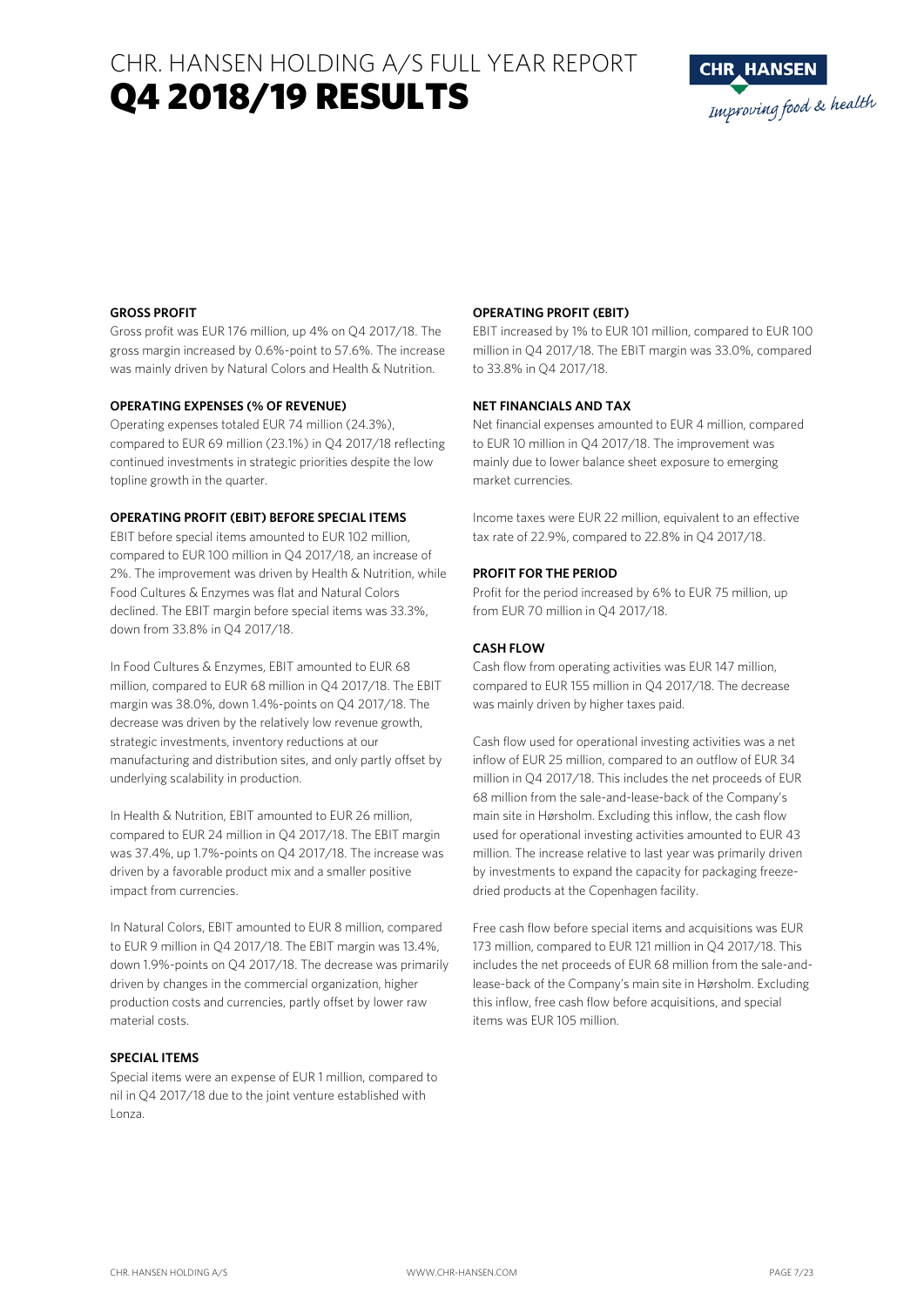# CHR. HANSEN HOLDING A/S FULL YEAR REPORT OUTLOOK FOR 2019/20



#### **ORGANIC REVENUE GROWTH**

For 2019/20, organic revenue growth is expected to be 4-8%, with a neutral impact from EUR pricing. The group guidance for the full year is below the long-term ambition of 8-10%, primarily due to an expected weak Q1 and a negative development in natural color raw material prices.

In Q1, the organic growth for the group is expected to be flat to low-single digit due to the challenges from the macroeconomic volatility in emerging markets that have impacted the business in the second half of 2018/19, order timing in Health & Nutrition, and an expected normalization of inventory levels in the distribution chain for Food Cultures & Enzymes as a result of the lower end-market demand.

For the remainder of the year Food Cultures & Enzymes and Health & Nutrition in combination are expected to grow 7- 10%, in-line with the group long-term ambition of 8-10% organic growth given the absence of a positive EUR pricing impact. There are several points that underpin this growth expectation: the actions that have been taken to improve execution in several areas, the positive view of the commercial pipeline in Food Cultures & Enzymes, new product launches in Human Health, a continued improvement in Animal Health and strong growth expected in Plant Health. Natural Colors is expected to grow organically at low to mid-single digit in the same period, driven primarily by continued growth in FRUITMAX® but partly offset by lower raw material prices leading to lower sales prices.

#### **EBIT MARGIN BEFORE SPECIAL ITEMS (B.S.I.)**

The EBIT margin b.s.i. is expected to be around 29.5%. Increased utilization of production capacity in Food Cultures & Enzymes will have a positive impact on the margin, which is expected to be offset by investments into the lighthouse projects and other strategic priorities.

#### **FREE CASH FLOW**

Free cash flow before acquisitions and special items is expected to be around EUR 190 million. Cash flow used for operational investment activities is expected to be higher than the EUR 139 million realized in 2018/19 (excluding the proceeds from the sale-and-lease-back), primarily related to investment phasing from 2018/19 to 2019/20.

#### **ASSUMPTIONS**

The outlook is based on constant currencies and stable raw material prices, and assumes no acquisitions. The outlook is also based on the current political and economic environment. Any deterioration in the political and economic climate might impact the outlook negatively. This includes, but is not limited to, the economic climate in several emerging markets, such as China, Turkey, Brazil and Argentina; the risk of a global economic recession; the overall situation in the Middle East, including any potential sanctions; a deepening of the US-China trade tension; an escalation of the US-EU tariff situation; and a no-deal Brexit scenario.

#### **SENSITIVITY**

Chr. Hansen is a global company serving more than 140 countries through subsidiaries in more than 30 countries.

The most significant currency exposure relates to USD, which accounts for around 30% of revenue, while exposure to other currencies is more modest. A 5% decrease in the EUR/USD exchange rate would impact revenue measured in EUR negatively by around EUR 15-20 million.

Organic revenue growth is sensitive to exchange rate fluctuations in currencies for which Chr. Hansen applies a EUR-based pricing model, and to changes in raw material prices for Natural Colors as some contracts are adjusted for movements in raw material prices.

The EBIT margin is also sensitive to exchange rate fluctuations and to changes in raw material prices for Natural Colors. Production in the US and sourcing in USD only partly offset the impact on revenue from changes in the EUR/USD exchange rate. Therefore, the relative EBIT exposure is higher than the revenue exposure. A 5% decrease in the EUR/USD exchange rate would impact EBIT negatively by roughly half of the revenue impact.

The sensitivity to currency also applies to free cash flow.

The use of currency hedging of balance sheet exposures and future cash flows is described in note 4.3 to the Consolidated Financial Statements 2018/19.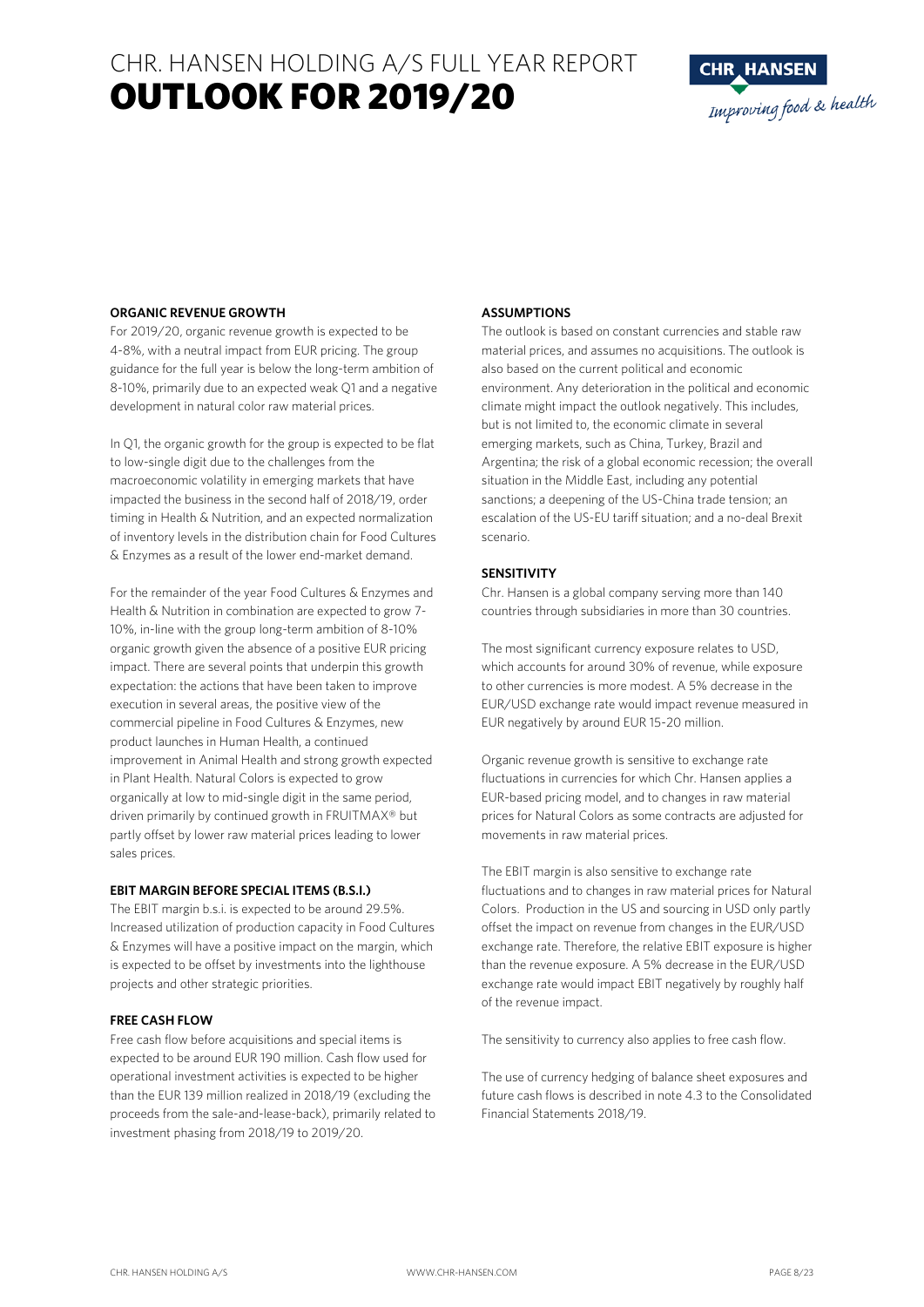# CHR. HANSEN HOLDING A/S FULL YEAR REPORT ADDITIONAL



## **SHORT-TERM INCENTIVE PROGRAM**

INFORMATION

Chr. Hansen has put in place a short-term incentive program of up to 130,000 restricted share units (RSUs) for around 160 key employees. The number of RSU's vesting is subject to specified KPIs and criteria supporting performance and retention, including financial performance indicators (organic growth and EBIT). The RSU's vest over a period of two years.

Upon vesting the RSUs may be exercised for a period of 2 years at DKK 0 per share from the time of the first open trading window after vesting. The theoretical market value of the grant is EUR 10.1 million, applying the principles described in the Group's annual report in note 5.1.

#### **LONG-TERM INCENTIVE PROGRAM**

Pursuant to the Company's overall guidelines for incentivebased remuneration and the matching shares program, the Board of Directors has made grants to the Company's Executive Board and other members of the Corporate Leadership Team.

In accordance with the program, the participants are required to acquire a number of existing shares in Chr. Hansen Holding A/S (investment shares) and retain ownership of such shares for a predefined holding period of three (3) years (the holding period). Upon expiration of the holding period and subject to fulfillment of certain predefined performance targets, the participants will be entitled to receive up to five and a half (5.5) additional shares in Chr. Hansen Holding A/S (matching shares) per investment share against no consideration.

The defined performance targets are related to the development of organic growth, EBIT as well as the Total Shareholder Return defined as the relative return compared to a predefined group of peer companies.

The total number of matching shares which the participants will be able to receive based on the grants made is 35,618. The theoretical market value of the grants amounts to DKK 12,542,069 based on likely level of achievement of the performance targets, i.e. 3.34 matching shares per investment share with three (3) years of estimated dividends of 1.5% per year deducted.

The Board of Directors has given a preliminary approval to adjust the long-term incentive program if any changes are made to the Remuneration Policy at the upcoming Annual General Meeting on November 27, 2019.

### **CONFERENCE CALL**

Chr. Hansen will host a conference call on October 10, 2019 at 10:00 am CET. The conference call can be accessed via the Company's website, www.chr-hansen.com.

For further information, please contact:

Martin Riise, Head of IR

+45 53 39 22 50

## Annika Stern, IR Officer

+45 23 99 23 82

### **FINANCIAL CALENDAR 2019/2020**

| November 27, 2019 | Annual General Meeting 2019 |
|-------------------|-----------------------------|
| January 15, 2020  | Interim Report 01 2019/20   |
| April 16, 2020    | Interim Report Q2 2019/20   |
| July 2, 2020      | Interim Report Q3 2019/20   |
| October 8, 2020   | Annual Report 2019/20       |
| November 25, 2020 | Annual General Meeting 2020 |

### **COMPANY INFORMATION**

Chr. Hansen Holding A/S Bøge Allé 10-12 2970 Hørsholm Denmark Tel. +45 45 74 74 74 www.chr-hansen.com Company reg. no.: 28318677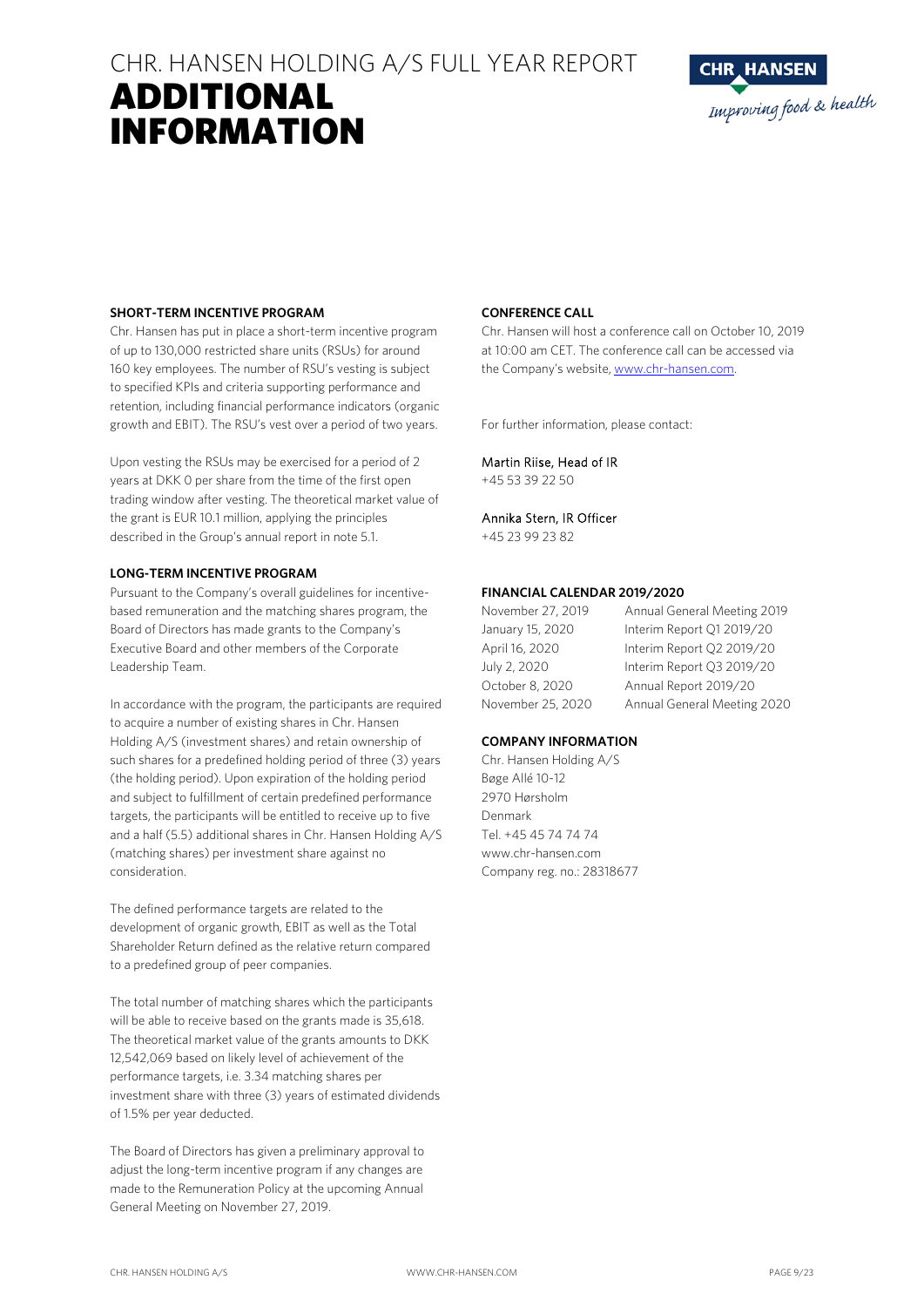# CHR. HANSEN HOLDING A/S FULL YEAR REPORT



### **FORWARD-LOOKING STATEMENTS**

This report contains forward-looking statements. Such statements are subject to risks and uncertainties, as various factors, many of which are beyond the control of Chr. Hansen Holding A/S, may cause actual developments and results to differ materially from the expectations expressed in this report.

#### **ABOUT CHR. HANSEN**

Chr. Hansen is a leading global bioscience company that develops natural ingredient solutions for the food, nutritional, pharmaceutical and agricultural industries. We develop and produce cultures, enzymes, probiotics and natural colors for a rich variety of foods, confectionery, beverages, dietary supplements and even animal feed and plant protection. Our product innovation is based on around 40,000 microbial strains – we like to refer to them as "good bacteria." Our solutions enable food manufacturers to produce more with less – while also reducing the use of chemicals and other synthetic additives – which makes our products highly relevant in today's world. Sustainability is an integral part of Chr. Hansen's vision to improve food and health. In 2019 Chr. Hansen was ranked as the world's most sustainable company by Corporate Knights thanks to our strong sustainability efforts and our many collaborative partnerships with our customers. We have been delivering value to our partners – and, ultimately, end consumers worldwide – for over 145 years. We are proud that more than 1 billion people consume products containing our natural ingredients every day.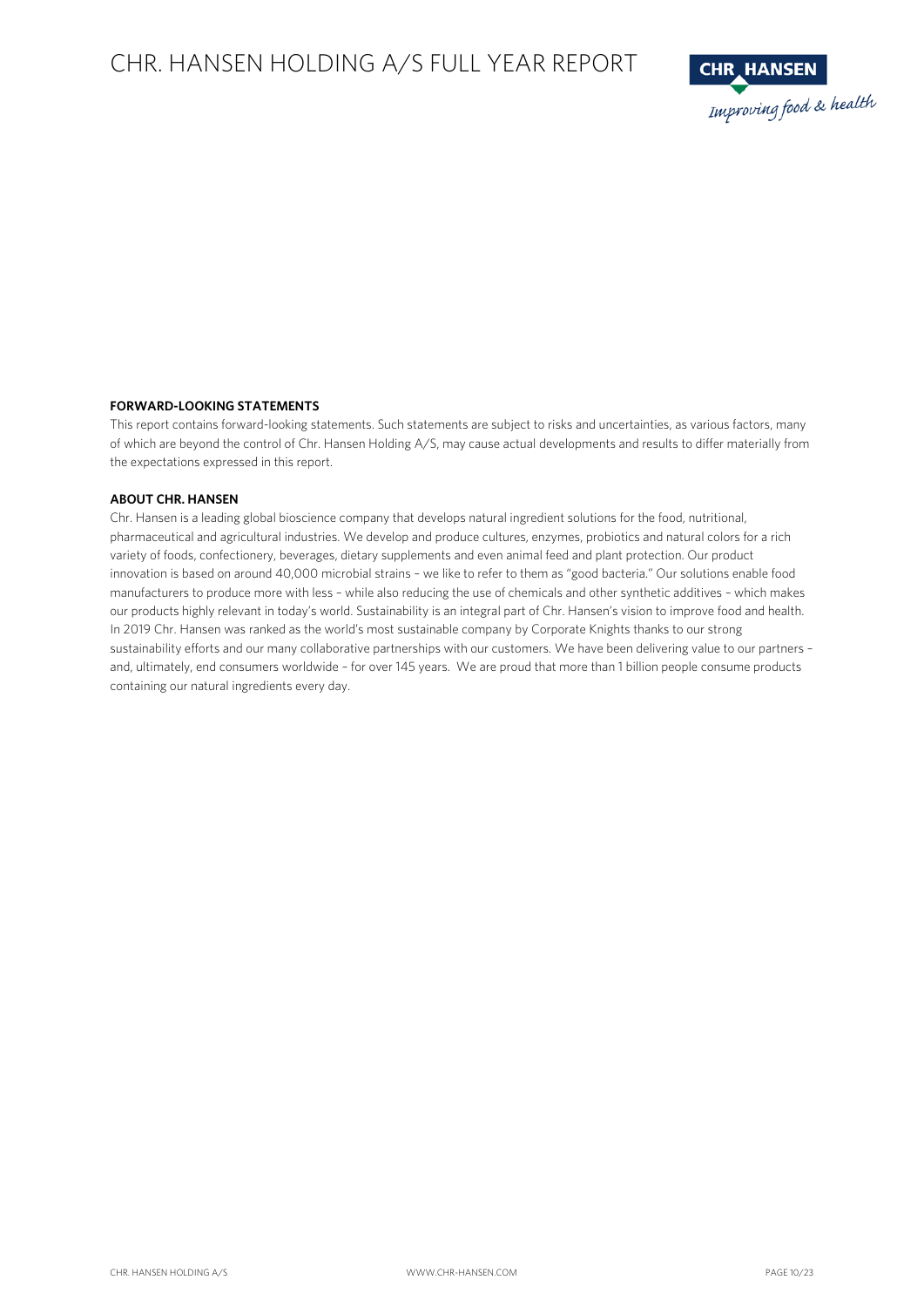# CHR. HANSEN HOLDING A/S FULL YEAR REPORT STATEMENT OF THE BOARD OF DIRECTORS AND EXECUTIVE BOARD



Today, the Board of Directors and Executive Board considered and approved the audited Consolidated Financial Statements in the Annual Report of Chr. Hansen Holding A/S for the financial year ended August 31, 2019.

The Board of Directors and Executive Board also approved this unaudited Statement of Results containing financial information for Q4 2018/19 and condensed financial information for the financial year ended August 31, 2019.

The Consolidated Financial Statements in the Annual Report have been prepared in accordance with International Financial Reporting Standards as adopted by the EU and further requirements in the Danish Financial Statements Act.

We consider the accounting policies applied to be appropriate and the accounting estimates reasonable, and in our opinion the Consolidated Financial Statements in the Annual Report give a true and fair view of the Group's assets, liabilities and financial position at August 31, 2019 and of the results of the Group's operations and cash flows.

This Statement of Results has been prepared in accordance with the accounting policies applied in the Consolidated Financial Statements for the financial year ended August 31, 2019 and further requirements in the Danish Financial Statements Act, and in our opinion the overall presentation of this Statement of Results is adequate.

We further consider that Management's Review in the preceding pages includes a true and fair account of the development and performance of the Group, the results for the year and the financial position, together with the description in the Annual Report of the principal risks and uncertainties that the Group faces in accordance with requirements in the Danish Financial Statements Act.

#### Hørsholm, October 10, 2019

### Executive Board

| Mauricio Graber<br>President and CEO | Søren Westh Lonning<br><b>CFO</b> | Thomas Schäfer<br><b>CSO</b> |                |
|--------------------------------------|-----------------------------------|------------------------------|----------------|
| <b>Board of Directors</b>            |                                   |                              |                |
| Dominique Reiniche<br>Chair          | Jesper Brandgaard<br>Vice Chair   | Luis Cantarell               | Lisbeth Grubov |
| Charlotte Hemmingsen                 | Heidi Kleinbach-Sauter            | Niels Peder Nielsen          | Per Poulsen    |
| Kim Ib Sørensen                      | Kristian Villumsen                | Mark Wilson                  |                |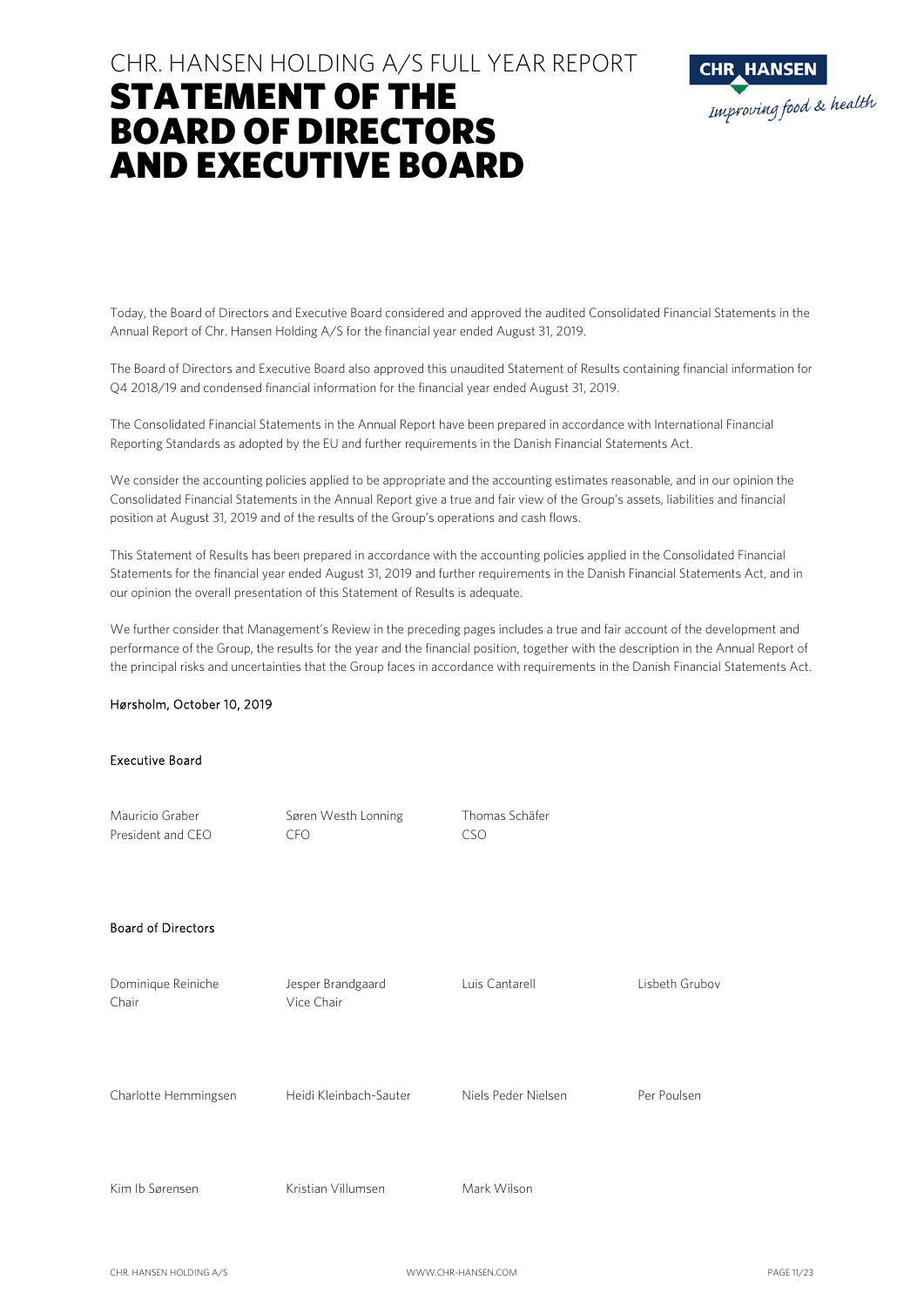CHR. HANSEN HOLDING A/S FULL YEAR REPORT INCOME STATEMENT



|                                         | Q4      | Q4      | <b>YTD</b> | <b>YTD</b> |
|-----------------------------------------|---------|---------|------------|------------|
| EUR million                             | 2018/19 | 2017/18 | 2018/19    | 2017/18    |
|                                         |         |         |            |            |
| <b>REVENUE</b>                          | 305.9   | 296.5   | 1,161.1    | 1,097.4    |
| Cost of sales                           | (129.7) | (127.6) | (511.1)    | (496.8)    |
| Gross profit                            | 176.2   | 168.9   | 650.0      | 600.6      |
| Research and development expenses       | (20.0)  | (17.2)  | (79.4)     | (73.4)     |
| Sales and marketing expenses            | (41.1)  | (37.2)  | (158.5)    | (139.3)    |
| Administrative expenses                 | (13.6)  | (16.0)  | (71.1)     | (70.4)     |
| Other operating income                  | 0.8     | 1.9     | 4.9        | 3.5        |
| Other operating expenses                | (0.4)   | (0.1)   | (2.7)      | (0.8)      |
| Operating profit before special items   | 101.9   | 100.3   | 343.2      | 320.2      |
| Special items                           | (0.9)   |         | (2.3)      |            |
| Operating profit (EBIT)                 | 101.0   | 100.3   | 340.9      | 320.2      |
|                                         |         |         |            |            |
| Net financial expenses                  | (4.3)   | (9.5)   | (16.1)     | (24.1)     |
| Profit before tax                       | 96.7    | 90.8    | 324.8      | 296.1      |
| Income taxes                            | (22.1)  | (20.7)  | (74.6)     | (67.9)     |
| Profit for the period                   | 74.6    | 70.1    | 250.2      | 228.2      |
| Attributable to:                        |         |         |            |            |
| Shareholders of Chr. Hansen Holding A/S | 74.6    | 70.1    | 250.2      | 228.2      |
|                                         |         |         |            |            |
| Earnings per share (EUR)                | 0.57    | 0.53    | 1.90       | 1.73       |
| Earnings per share, diluted (EUR)       | 0.57    | 0.53    | 1.90       | 1.73       |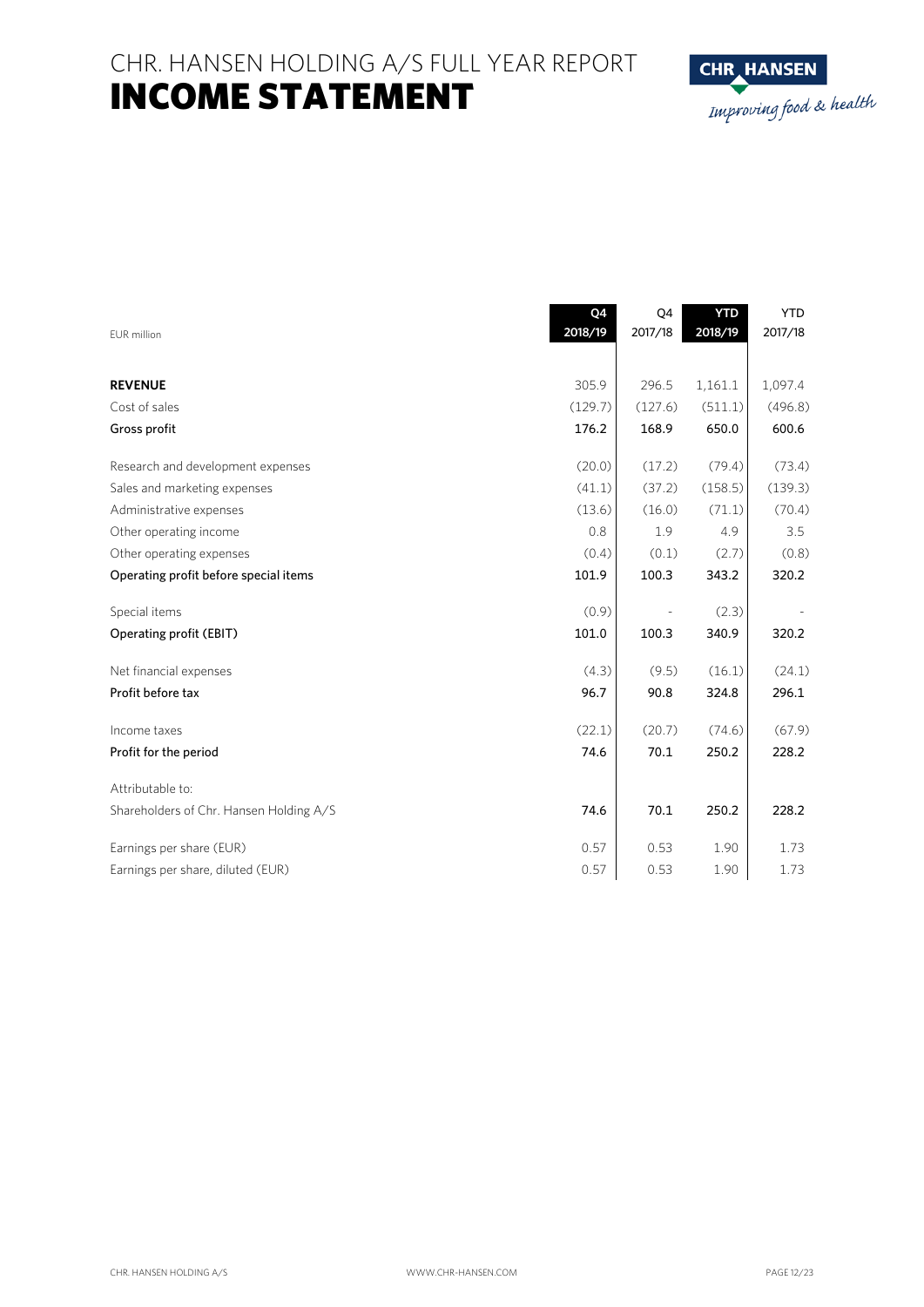# CHR. HANSEN HOLDING A/S FULL YEAR REPORT STATEMENT OF COMPREHENSIVE INCOME



| <b>EUR</b> million                                                                                        | Q4<br>2018/19 | Q4<br>2017/18 | <b>YTD</b><br>2018/19 | <b>YTD</b><br>2017/18 |
|-----------------------------------------------------------------------------------------------------------|---------------|---------------|-----------------------|-----------------------|
| Profit for the period                                                                                     | 74.6          | 70.1          | 250.2                 | 228.2                 |
| Items that will not be reclassified subsequently to the income statement:                                 |               |               |                       |                       |
| Remeasurements of defined benefits plans                                                                  | (0.5)         | 0.1           | (0.5)                 | 0.1                   |
| Items that will be reclassified subsequently to the income statement when<br>specific conditions are met: |               |               |                       |                       |
| Currency translation of foreign Group companies                                                           | (0.8)         | (5.7)         | 5.7                   | (13.3)                |
| Deferred gains/(losses) on cash flow hedges arising during the year                                       | (1.7)         |               | (6.9)                 | 0.4                   |
| Gains/(losses) on cash flow hedges expiring during the year                                               |               | 0.4           |                       | 1.1                   |
| Tax related to cash flow hedges                                                                           | 0.3           | (0.6)         | 1.4                   | (0.3)                 |
| Other comprehensive income for the period                                                                 | (2.7)         | (5.8)         | (0.3)                 | (12.0)                |
| Total comprehensive income for the period                                                                 | 71.9          | 64.3          | 249.9                 | 216.2                 |
| Attributable to:                                                                                          |               |               |                       |                       |
| Shareholders of Chr. Hansen Holding A/S                                                                   | 71.9          | 64.3          | 249.9                 | 216.2                 |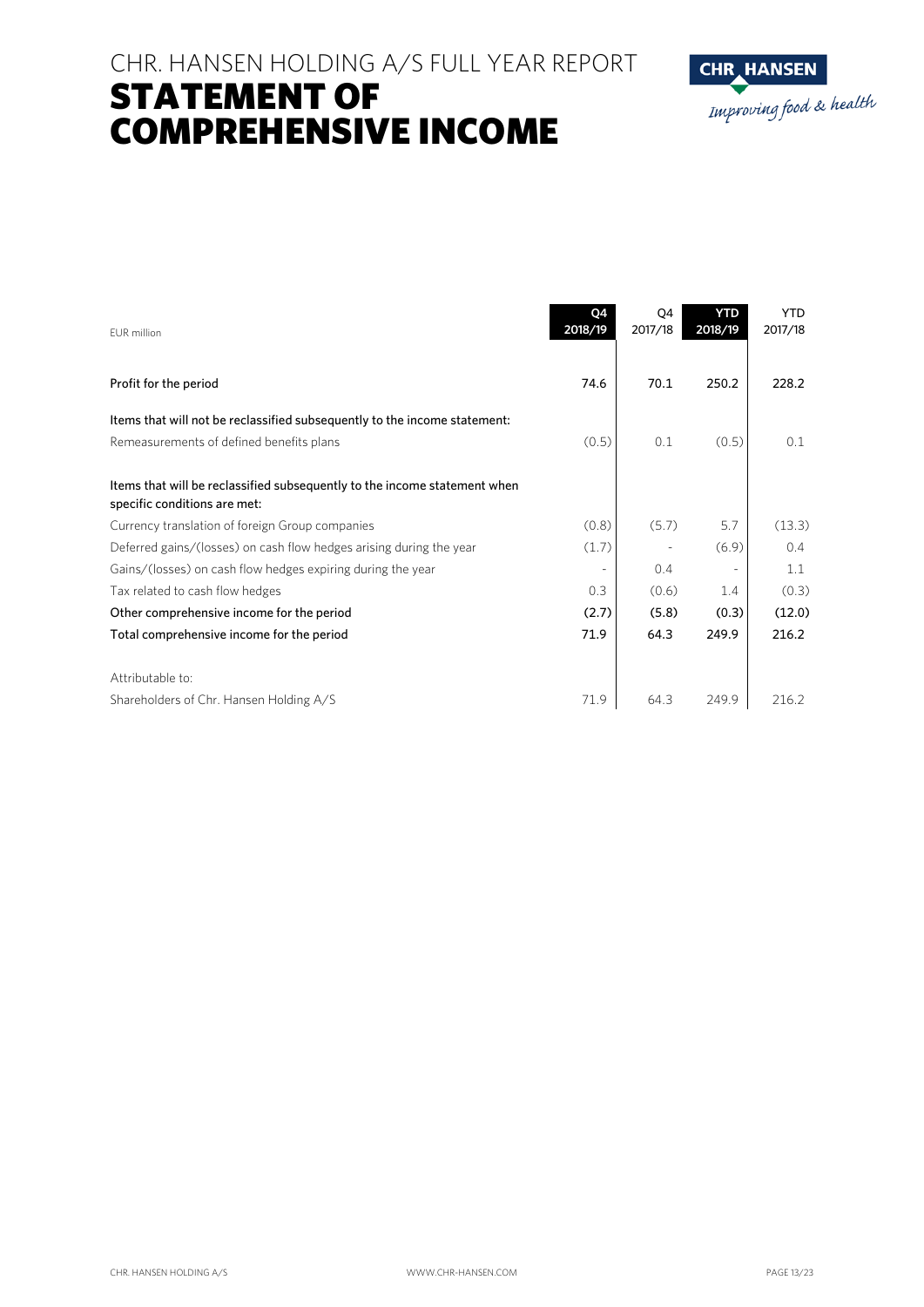CHR. HANSEN HOLDING A/S FULL YEAR REPORT BALANCE SHEET



| <b>ASSETS</b><br>Non-current assets<br>Intangible assets<br>Goodwill<br>761.7<br>772.9<br>172.3<br>173.8<br>Other intangible assets<br>45.4<br>53.2<br>Intangible assets in progress<br>Total intangible assets<br>998.4<br>980.9<br>Property, plant and equipment<br>Land and buildings<br>207.1<br>145.3<br>Plant and machinery<br>200.7<br>188.1<br>25.0<br>Other fixtures and equipment<br>31.6<br>103.1<br>Property, plant and equipment in progress<br>138.4<br>461.5<br>577.8<br>Total property, plant and equipment<br>Other non-current assets<br>Deferred tax<br>7.6<br>7.4<br>Total other non-current assets<br>7.6<br>7.4<br>Total non-current assets<br>1,583.8<br>1,449.8<br><b>Current assets</b><br>Inventories<br>Raw materials and consumables<br>30.0<br>25.9<br>59.8<br>53.4<br>Work in progress<br>Finished goods and goods for resale<br>70.2<br>67.6<br><b>Total inventories</b><br>160.0<br>146.9<br>Receivables<br>Trade receivables<br>192.7<br>160.8<br>3.0<br>Tax receivables<br>3.8<br>Other receivables<br>21.4<br>19.1<br>$10.1\,$<br>Prepayments<br>11.0<br><b>Total receivables</b><br>195.3<br>226.6<br>69.1<br>Cash and cash equivalents<br>87.4<br>474.0<br>411.3<br>Total current assets | EUR million         | Aug 31, 2019 | Aug 31, 2018 |
|-------------------------------------------------------------------------------------------------------------------------------------------------------------------------------------------------------------------------------------------------------------------------------------------------------------------------------------------------------------------------------------------------------------------------------------------------------------------------------------------------------------------------------------------------------------------------------------------------------------------------------------------------------------------------------------------------------------------------------------------------------------------------------------------------------------------------------------------------------------------------------------------------------------------------------------------------------------------------------------------------------------------------------------------------------------------------------------------------------------------------------------------------------------------------------------------------------------------------------|---------------------|--------------|--------------|
|                                                                                                                                                                                                                                                                                                                                                                                                                                                                                                                                                                                                                                                                                                                                                                                                                                                                                                                                                                                                                                                                                                                                                                                                                               |                     |              |              |
|                                                                                                                                                                                                                                                                                                                                                                                                                                                                                                                                                                                                                                                                                                                                                                                                                                                                                                                                                                                                                                                                                                                                                                                                                               |                     |              |              |
|                                                                                                                                                                                                                                                                                                                                                                                                                                                                                                                                                                                                                                                                                                                                                                                                                                                                                                                                                                                                                                                                                                                                                                                                                               |                     |              |              |
|                                                                                                                                                                                                                                                                                                                                                                                                                                                                                                                                                                                                                                                                                                                                                                                                                                                                                                                                                                                                                                                                                                                                                                                                                               |                     |              |              |
|                                                                                                                                                                                                                                                                                                                                                                                                                                                                                                                                                                                                                                                                                                                                                                                                                                                                                                                                                                                                                                                                                                                                                                                                                               |                     |              |              |
|                                                                                                                                                                                                                                                                                                                                                                                                                                                                                                                                                                                                                                                                                                                                                                                                                                                                                                                                                                                                                                                                                                                                                                                                                               |                     |              |              |
|                                                                                                                                                                                                                                                                                                                                                                                                                                                                                                                                                                                                                                                                                                                                                                                                                                                                                                                                                                                                                                                                                                                                                                                                                               |                     |              |              |
|                                                                                                                                                                                                                                                                                                                                                                                                                                                                                                                                                                                                                                                                                                                                                                                                                                                                                                                                                                                                                                                                                                                                                                                                                               |                     |              |              |
|                                                                                                                                                                                                                                                                                                                                                                                                                                                                                                                                                                                                                                                                                                                                                                                                                                                                                                                                                                                                                                                                                                                                                                                                                               |                     |              |              |
|                                                                                                                                                                                                                                                                                                                                                                                                                                                                                                                                                                                                                                                                                                                                                                                                                                                                                                                                                                                                                                                                                                                                                                                                                               |                     |              |              |
|                                                                                                                                                                                                                                                                                                                                                                                                                                                                                                                                                                                                                                                                                                                                                                                                                                                                                                                                                                                                                                                                                                                                                                                                                               |                     |              |              |
|                                                                                                                                                                                                                                                                                                                                                                                                                                                                                                                                                                                                                                                                                                                                                                                                                                                                                                                                                                                                                                                                                                                                                                                                                               |                     |              |              |
|                                                                                                                                                                                                                                                                                                                                                                                                                                                                                                                                                                                                                                                                                                                                                                                                                                                                                                                                                                                                                                                                                                                                                                                                                               |                     |              |              |
|                                                                                                                                                                                                                                                                                                                                                                                                                                                                                                                                                                                                                                                                                                                                                                                                                                                                                                                                                                                                                                                                                                                                                                                                                               |                     |              |              |
|                                                                                                                                                                                                                                                                                                                                                                                                                                                                                                                                                                                                                                                                                                                                                                                                                                                                                                                                                                                                                                                                                                                                                                                                                               |                     |              |              |
|                                                                                                                                                                                                                                                                                                                                                                                                                                                                                                                                                                                                                                                                                                                                                                                                                                                                                                                                                                                                                                                                                                                                                                                                                               |                     |              |              |
|                                                                                                                                                                                                                                                                                                                                                                                                                                                                                                                                                                                                                                                                                                                                                                                                                                                                                                                                                                                                                                                                                                                                                                                                                               |                     |              |              |
|                                                                                                                                                                                                                                                                                                                                                                                                                                                                                                                                                                                                                                                                                                                                                                                                                                                                                                                                                                                                                                                                                                                                                                                                                               |                     |              |              |
|                                                                                                                                                                                                                                                                                                                                                                                                                                                                                                                                                                                                                                                                                                                                                                                                                                                                                                                                                                                                                                                                                                                                                                                                                               |                     |              |              |
|                                                                                                                                                                                                                                                                                                                                                                                                                                                                                                                                                                                                                                                                                                                                                                                                                                                                                                                                                                                                                                                                                                                                                                                                                               |                     |              |              |
|                                                                                                                                                                                                                                                                                                                                                                                                                                                                                                                                                                                                                                                                                                                                                                                                                                                                                                                                                                                                                                                                                                                                                                                                                               |                     |              |              |
|                                                                                                                                                                                                                                                                                                                                                                                                                                                                                                                                                                                                                                                                                                                                                                                                                                                                                                                                                                                                                                                                                                                                                                                                                               |                     |              |              |
|                                                                                                                                                                                                                                                                                                                                                                                                                                                                                                                                                                                                                                                                                                                                                                                                                                                                                                                                                                                                                                                                                                                                                                                                                               |                     |              |              |
|                                                                                                                                                                                                                                                                                                                                                                                                                                                                                                                                                                                                                                                                                                                                                                                                                                                                                                                                                                                                                                                                                                                                                                                                                               |                     |              |              |
|                                                                                                                                                                                                                                                                                                                                                                                                                                                                                                                                                                                                                                                                                                                                                                                                                                                                                                                                                                                                                                                                                                                                                                                                                               |                     |              |              |
|                                                                                                                                                                                                                                                                                                                                                                                                                                                                                                                                                                                                                                                                                                                                                                                                                                                                                                                                                                                                                                                                                                                                                                                                                               |                     |              |              |
|                                                                                                                                                                                                                                                                                                                                                                                                                                                                                                                                                                                                                                                                                                                                                                                                                                                                                                                                                                                                                                                                                                                                                                                                                               |                     |              |              |
|                                                                                                                                                                                                                                                                                                                                                                                                                                                                                                                                                                                                                                                                                                                                                                                                                                                                                                                                                                                                                                                                                                                                                                                                                               |                     |              |              |
|                                                                                                                                                                                                                                                                                                                                                                                                                                                                                                                                                                                                                                                                                                                                                                                                                                                                                                                                                                                                                                                                                                                                                                                                                               |                     |              |              |
|                                                                                                                                                                                                                                                                                                                                                                                                                                                                                                                                                                                                                                                                                                                                                                                                                                                                                                                                                                                                                                                                                                                                                                                                                               |                     |              |              |
|                                                                                                                                                                                                                                                                                                                                                                                                                                                                                                                                                                                                                                                                                                                                                                                                                                                                                                                                                                                                                                                                                                                                                                                                                               |                     |              |              |
|                                                                                                                                                                                                                                                                                                                                                                                                                                                                                                                                                                                                                                                                                                                                                                                                                                                                                                                                                                                                                                                                                                                                                                                                                               |                     |              |              |
|                                                                                                                                                                                                                                                                                                                                                                                                                                                                                                                                                                                                                                                                                                                                                                                                                                                                                                                                                                                                                                                                                                                                                                                                                               | <b>Total assets</b> | 2,057.8      | 1,861.1      |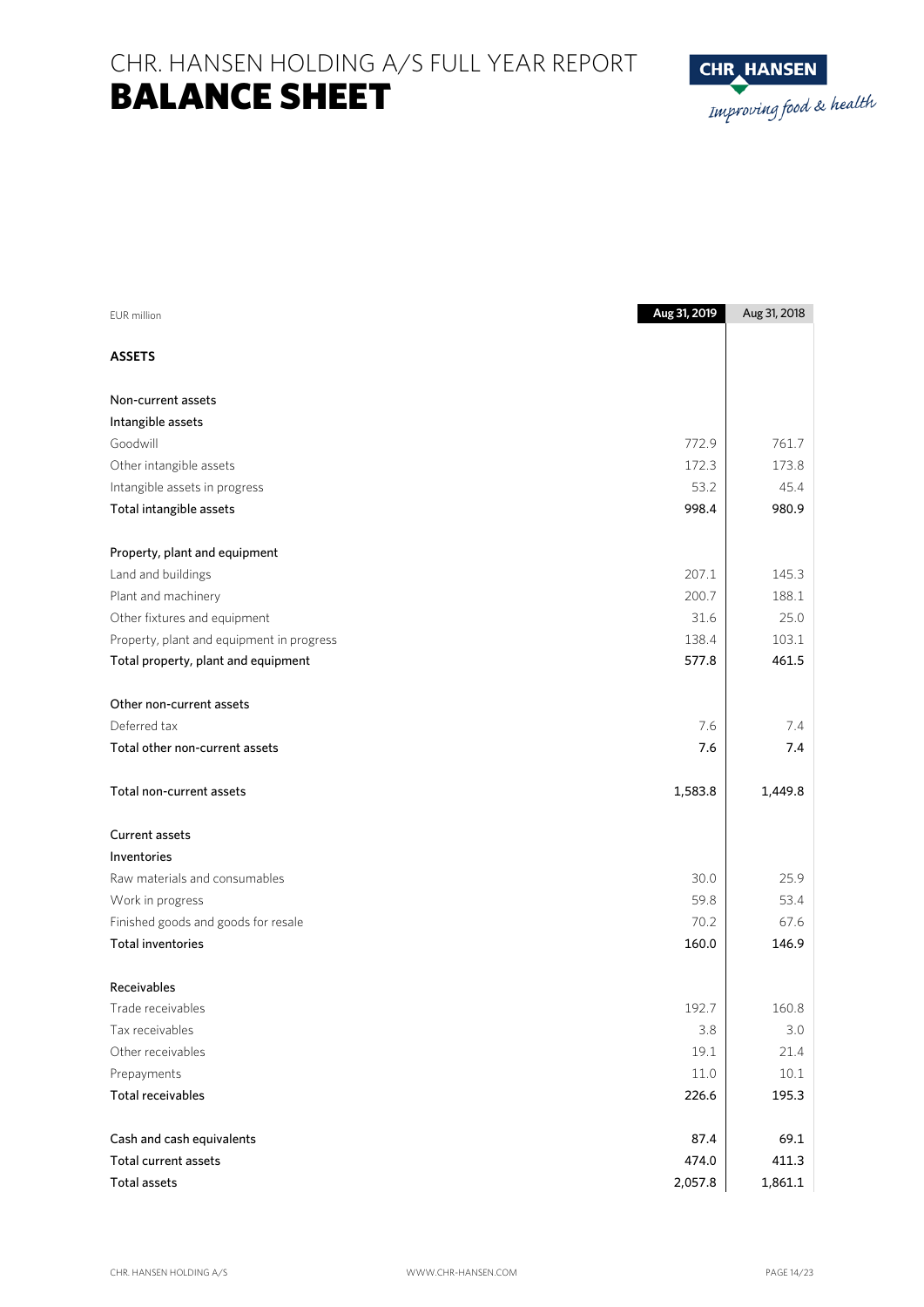CHR. HANSEN HOLDING A/S FULL YEAR REPORT BALANCE SHEET



| EUR million                       | Aug 31, 2019 | Aug 31, 2018 |
|-----------------------------------|--------------|--------------|
| <b>EQUITY AND LIABILITIES</b>     |              |              |
| Equity                            |              |              |
| Share capital                     | 176.8        | 176.8        |
| Reserves                          | 620.4        | 594.8        |
| <b>Total equity</b>               | 797.2        | 771.6        |
| Liabilities                       |              |              |
| Non-current liabilities           |              |              |
| Employee benefit obligations      | 7.8          | 7.1          |
| Deferred tax                      | 91.2         | 81.6         |
| Provisions                        | 3.7          | 3.6          |
| Borrowings                        | 668.9        | 632.4        |
| Finance lease (due after 1 year)  | 54.6         |              |
| Tax payables                      | 15.6         | 21.3         |
| Deferred gain                     | 49.6         |              |
| Other payables                    | 8.3          |              |
| Total non-current liabilities     | 899.7        | 746.0        |
| <b>Current liabilities</b>        |              |              |
| Provisions                        | 0.1          | 0.1          |
| Borrowings                        | 96.2         | 95.4         |
| Finance lease (due within 1 year) | 2.1          |              |
| Prepayments from customers        | 0.2          | 0.2          |
| Trade payables                    | 132.1        | 118.6        |
| Tax payables                      | 40.7         | 44.4         |
| Deferred gain                     | 1.8          |              |
| Other payables                    | 87.7         | 84.8         |
| <b>Total current liabilities</b>  | 360.9        | 343.5        |
| <b>Total liabilities</b>          | 1,260.6      | 1,089.5      |
| Total equity and liabilities      | 2,057.8      | 1,861.1      |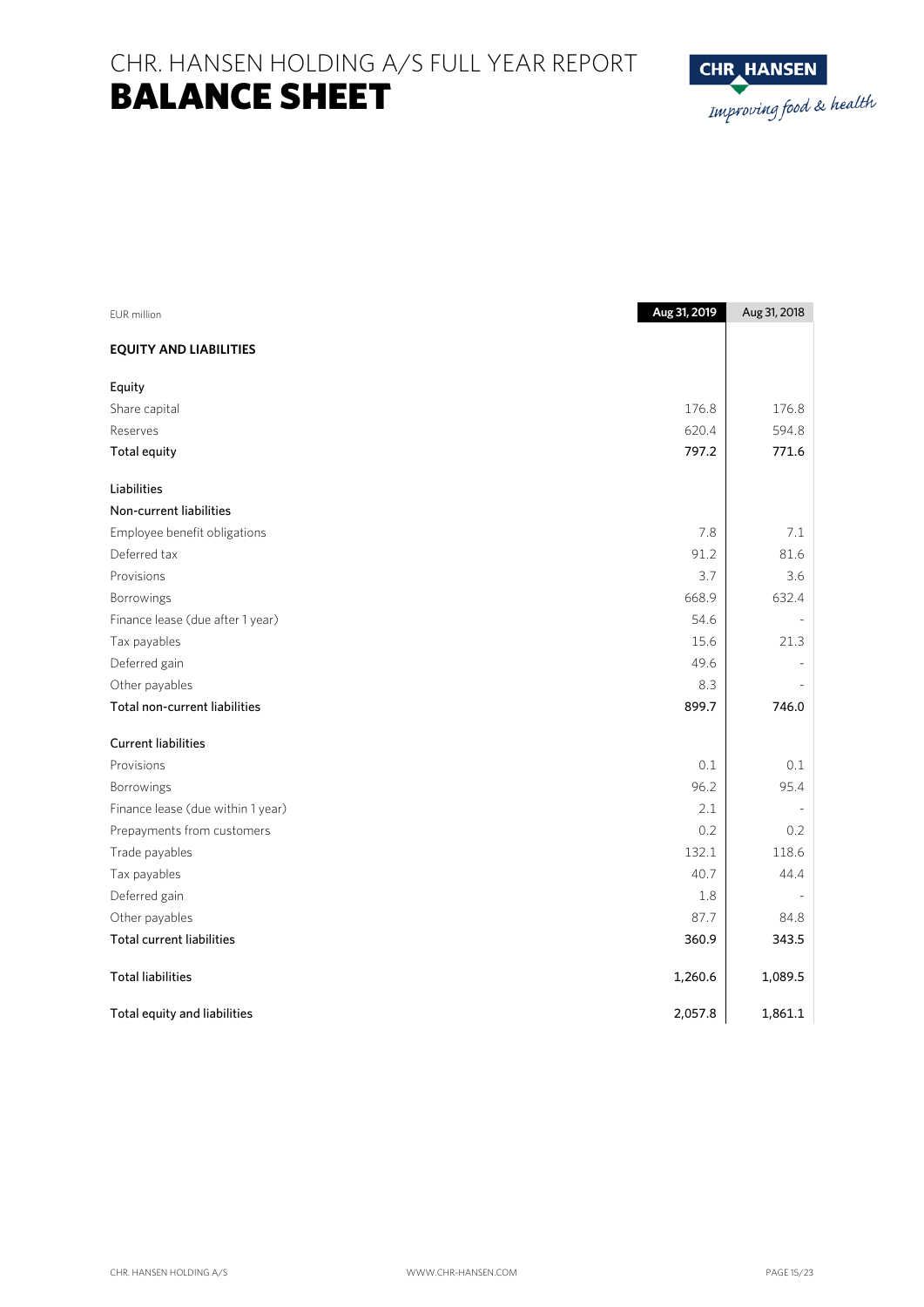# CHR. HANSEN HOLDING A/S FULL YEAR REPORT STATEMENT OF CHANGES IN EQUITY



|                                                                                   |                          |                         |                            |                             | 2018/19 |
|-----------------------------------------------------------------------------------|--------------------------|-------------------------|----------------------------|-----------------------------|---------|
| EUR million                                                                       | Share capital            | Currency<br>translation | <b>Cash flow</b><br>hedges | <b>Retained</b><br>earnings | Total   |
| Equity at September 1, 2018                                                       | 176.8                    | (51.0)                  | (0.7)                      | 646.5                       | 771.6   |
| Total comprehensive income for the year, cf.<br>statement of comprehensive income |                          | 5.7                     | (5.5)                      | 249.7                       | 249.9   |
| Transactions with owners:                                                         |                          |                         |                            |                             |         |
| Purchase of treasury shares                                                       |                          |                         |                            | (5.4)                       | (5.4)   |
| Share-based payment                                                               |                          |                         |                            | 4.7                         | 4.7     |
| Tax related to share-based payment                                                | $\overline{\phantom{a}}$ | ٠                       |                            | 0.7                         | 0.7     |
| Dividend                                                                          |                          |                         |                            | (224.3)                     | (224.3) |
| Equity at August 31, 2019                                                         | 176.8                    | (45.3)                  | (6.2)                      | 671.9                       | 797.2   |

|                                                                                   |               |                         |                            |                      | 2017/18 |
|-----------------------------------------------------------------------------------|---------------|-------------------------|----------------------------|----------------------|---------|
| EUR million                                                                       | Share capital | Currency<br>translation | <b>Cash flow</b><br>hedges | Retained<br>earnings | Total   |
| Equity at September 1, 2017                                                       | 177.3         | (38.2)                  | (1.9)                      | 631.3                | 768.5   |
| Total comprehensive income for the year, cf.<br>statement of comprehensive income | (0.5)         | (12.8)                  | 1.2                        | 228.3                | 216.2   |
| Transactions with owners:                                                         |               |                         |                            |                      |         |
| Purchase of treasury shares                                                       |               |                         |                            | (4.7)                | (4.7)   |
| Exercised share options                                                           |               |                         |                            | 1.1                  | 1.1     |
| Share-based payment                                                               |               |                         |                            | 5.5                  | 5.5     |
| Tax related to share-based payment                                                |               |                         |                            | 1.9                  | 1.9     |
| Dividend                                                                          |               |                         |                            | (216.9)              | (216.9) |
| Equity at August 31, 2018                                                         | 176.8         | (51.0)                  | (0.7)                      | 646.5                | 771.6   |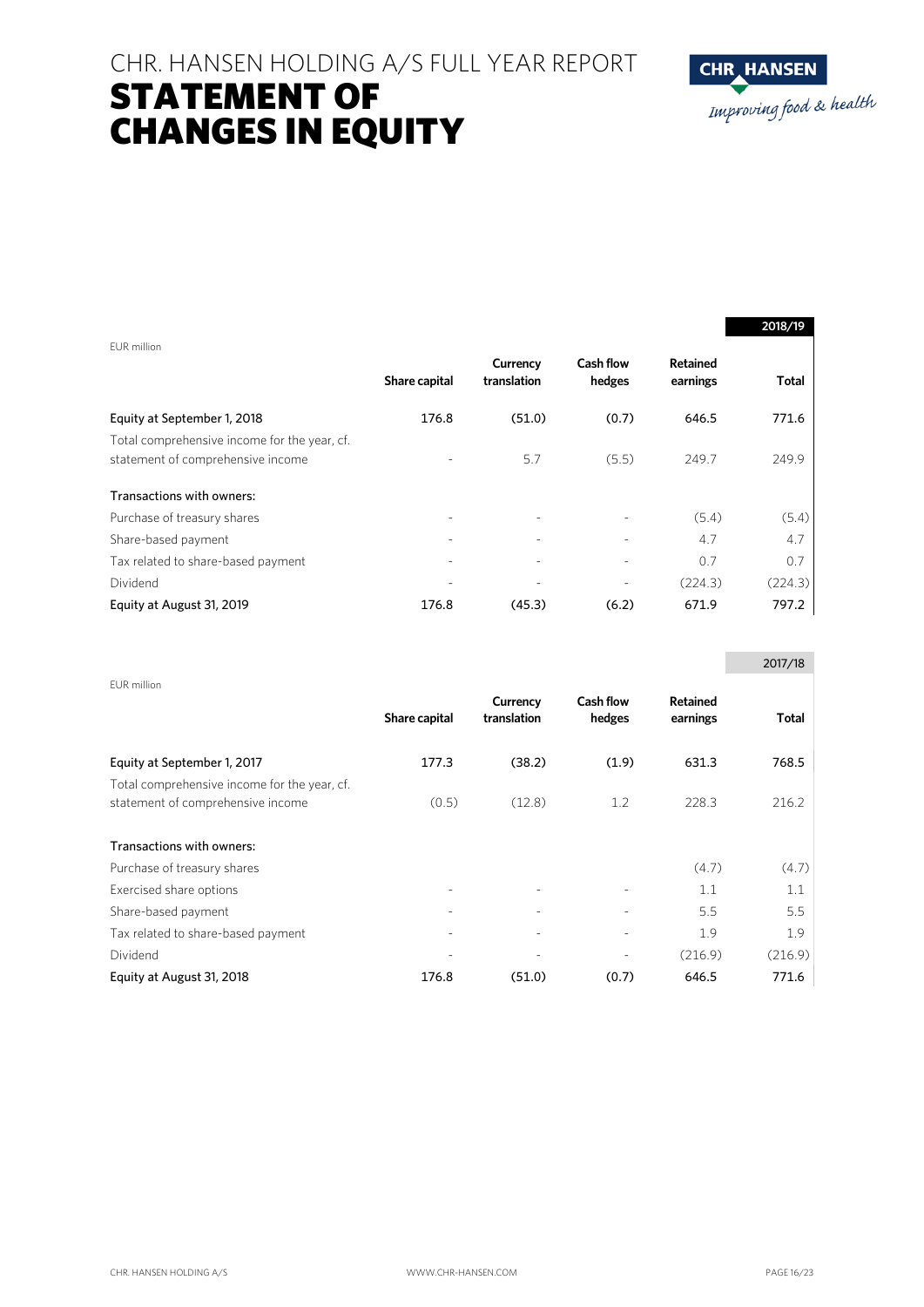CHR. HANSEN HOLDING A/S FULL YEAR REPORT CASH FLOW STATEMENT



|                                                                          | Q4<br>2018/19 | Q4<br>2017/18 | <b>YTD</b><br>2018/19 | <b>YTD</b><br>2017/18 |
|--------------------------------------------------------------------------|---------------|---------------|-----------------------|-----------------------|
| <b>EUR</b> million                                                       |               |               |                       |                       |
| Operating profit                                                         | 101.0         | 100.3         | 340.9                 | 320.2                 |
| Non-cash adjustments                                                     | 17.9          | 16.7          | 65.3                  | 65.9                  |
| Change in working capital                                                | 37.5          | 42.7          | (24.7)                | (28.5)                |
| Interest payments made                                                   | (3.0)         | (3.3)         | (10.6)                | (10.6)                |
| Taxes paid                                                               | (6.6)         | (1.9)         | (72.3)                | (44.6)                |
| Cash flow from operating activities                                      | 146.8         | 154.5         | 298.6                 | 302.4                 |
| Investments in intangible assets                                         | (6.7)         | (7.0)         | (23.3)                | (19.1)                |
| Investments in property, plant and equipment                             | (36.2)        | (28.3)        | (116.3)               | (88.8)                |
| Sale and lease back proceeds                                             | 67.6          |               | 67.6                  |                       |
| Sale of property, plant and equipment                                    | 0.2           | 0.9           | 0.2                   | 0.9                   |
| Cash flow used for operational investing activities                      | 24.9          | (34.4)        | (71.8)                | (107.0)               |
| Free operating cash flow                                                 | 171.7         | 120.1         | 226.8                 | 195.4                 |
| Acquisition of entities, net of cash acquired                            |               |               | (9.8)                 |                       |
| Cash flow used for investing activities                                  | 24.9          | (34.4)        | (81.6)                | (107.0)               |
| Free cash flow                                                           | 171.7         | 120.1         | 217.0                 | 195.4                 |
| <b>Borrowings</b>                                                        | 94.4          | (78.6)        | 306.9                 | 60.5                  |
| Repayment of long-term loans                                             | (133.5)       | 77.2          | (277.8)               | (35.6)                |
| Exercise of options                                                      |               | 0.3           |                       | 1.1                   |
| Purchase of treasury shares, net                                         | (3.2)         |               | (5.3)                 | (4.7)                 |
| Dividends paid                                                           | (110.1)       | (104.9)       | (224.3)               | (216.9)               |
| Cash flow used in financing activities                                   | (152.4)       | (106.0)       | (200.5)               | (195.6)               |
| Net cash flow for the period                                             | 19.3          | 14.1          | 16.5                  | (0.2)                 |
| Cash and cash equivalents, beginning of period                           | 68.3          | 57.3          | 69.1                  | 73.0                  |
| Unrealized exchange gains/(losses) included in cash and cash equivalents | (0.2)         | (2.3)         | 1.8                   | (3.7)                 |
| Net cash flow for the year                                               | 19.3          | 14.1          | 16.5                  | (0.2)                 |
| Cash and cash equivalents, end of period                                 | 87.4          | 69.1          | 87.4                  | 69.1                  |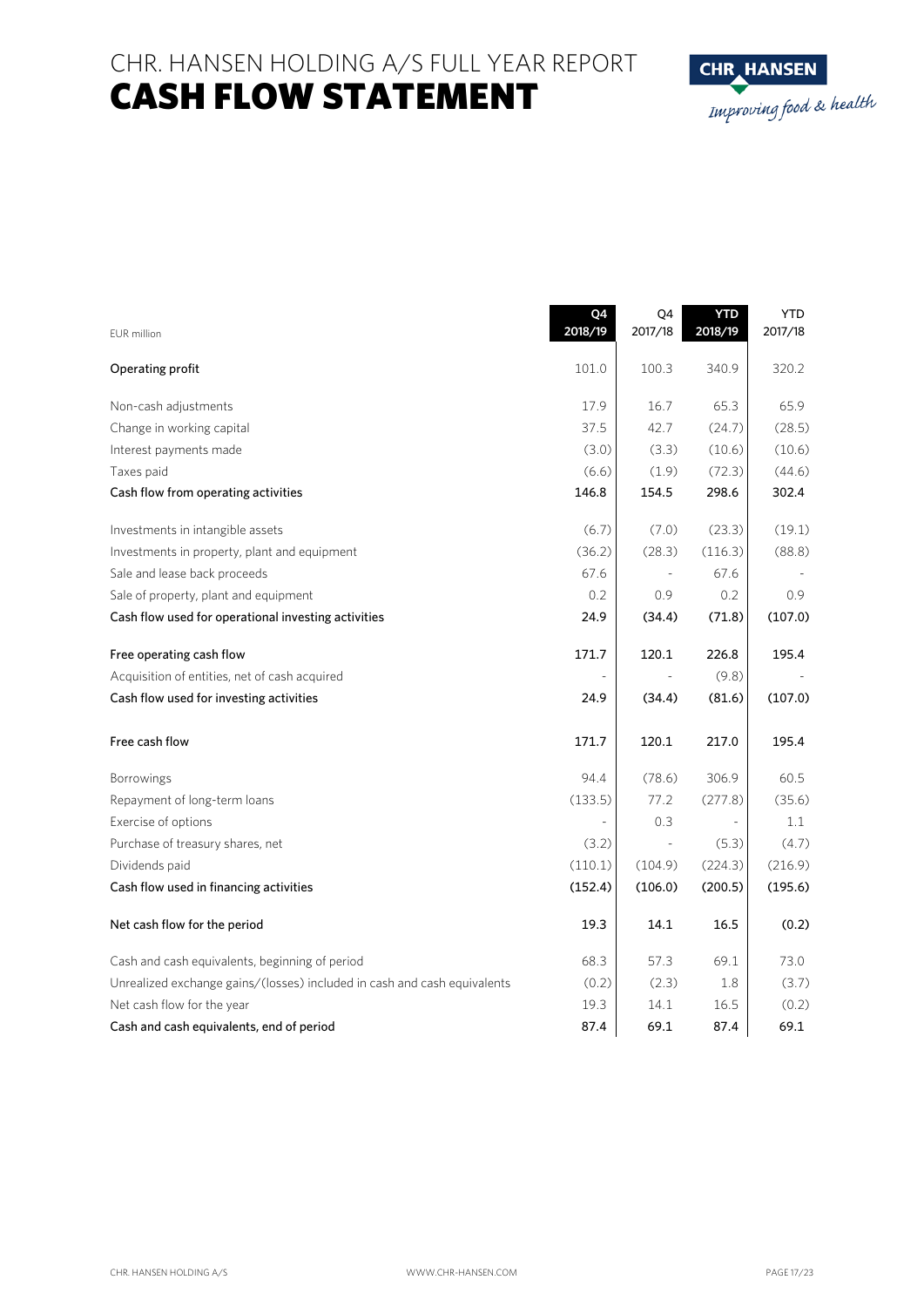# CHR. HANSEN HOLDING A/S FULL YEAR REPORT QUARTERLY KEY FIGURES



|                                        |                |      |                | 2018/19 |      |      |                | 2017/18 |  |
|----------------------------------------|----------------|------|----------------|---------|------|------|----------------|---------|--|
| <b>EUR</b> million                     | Q4             | Q3   | Q <sub>2</sub> | Q1      | Q4   | Q3   | Q <sub>2</sub> | Q1      |  |
| Group                                  |                |      |                |         |      |      |                |         |  |
| Income statement                       |                |      |                |         |      |      |                |         |  |
| Revenue                                | 306            | 302  | 284            | 269     | 297  | 283  | 264            | 255     |  |
| Gross profit                           | 176            | 171  | 155            | 148     | 169  | 157  | 141            | 134     |  |
| EBITDA before special items            | 119            | 108  | 95             | 86      | 116  | 100  | 87             | 80      |  |
| Depreciation, amortization             |                |      |                |         |      |      |                |         |  |
| and impairment                         | (17)           | (16) | (16)           | (16)    | (16) | (16) | (16)           | (15)    |  |
| EBIT before special items              | 102            | 92   | 79             | 71      | 100  | 84   | 71             | 65      |  |
| EBIT                                   | 101            | 91   | 78             | 70      | 100  | 84   | 71             | 65      |  |
| Net financial items                    | (4)            | (5)  | (3)            | (4)     | (10) | (5)  | (5)            | (4)     |  |
| Profit before tax                      | 97             | 86   | 75             | 66      | 91   | 79   | 66             | 60      |  |
| Income taxes                           | (22)           | (20) | (17)           | (15)    | (21) | (18) | (15)           | (14)    |  |
| Profit for the period                  | 75             | 67   | 58             | 51      | 70   | 61   | 51             | 47      |  |
| Cash flow                              |                |      |                |         |      |      |                |         |  |
| Cash flow from operating<br>activities | 147            | 85   | 70             | (3)     | 155  | 92   | 52             | 4       |  |
| Cash flow used for investing           |                |      |                |         |      |      |                |         |  |
| activities                             | 25             | (37) | (30)           | (39)    | (34) | (28) | (22)           | (23)    |  |
| Free cash flow                         | 172            | 48   | 40             | (42)    | 120  | 64   | 30             | (19)    |  |
| Free cash flow before                  |                |      |                |         |      |      |                |         |  |
| acquisitions and special items         | 173            | 49   | 40             | (33)    | 121  | 64   | 30             | (19)    |  |
| Key ratios                             |                |      |                |         |      |      |                |         |  |
| EPS, diluted                           | 0.57           | 0.50 | 0.44           | 0.39    | 0.53 | 0.46 | 0.39           | 0.35    |  |
| Organic growth, %                      | $\overline{2}$ | 8    | 8              | 10      | 10   | 9    | 9              | 10      |  |
| Gross margin, %                        | 57.6           | 56.6 | 54.7           | 54.9    | 57.0 | 55.6 | 53.4           | 52.5    |  |
| EBITDA margin before special           |                |      |                |         |      |      |                |         |  |
| items, %                               | 38.8           | 35.7 | 33.4           | 32.1    | 39.3 | 35.5 | 33.1           | 31.4    |  |
| EBIT margin before special             |                |      |                |         |      |      |                |         |  |
| items, %                               | 33.3           | 30.4 | 27.8           | 26.3    | 33.8 | 29.7 | 27.0           | 25.4    |  |
| EBIT margin, %                         | 33.0           | 30.2 | 27.6           | 26.1    | 33.8 | 29.7 | 27.0           | 25.4    |  |
| ROIC excl. goodwill, %                 | 41.2           | 37.1 | 33.3           | 31.4    | 45.3 | 37.7 | 32.8           | 30.9    |  |
| R&D, %                                 | 6.8            | 7.4  | 7.5            | 7.8     | 6.9  | 7.3  | 7.4            | 7.8     |  |
| Capital expenditure, %                 | 14.0           | 12.2 | 10.6           | 11.1    | 11.9 | 9.8  | 8.3            | 9.1     |  |
| NWC, %                                 | 19.0           | 23.2 | 22.0           | 20.8    | 17.2 | 21.9 | 21.3           | 19.7    |  |
| Net debt to EBITDA                     | 1.8x           | 1.8x | 2.0x           | 1.8x    | 1.7x | 1.8x | 2.0x           | 1.8x    |  |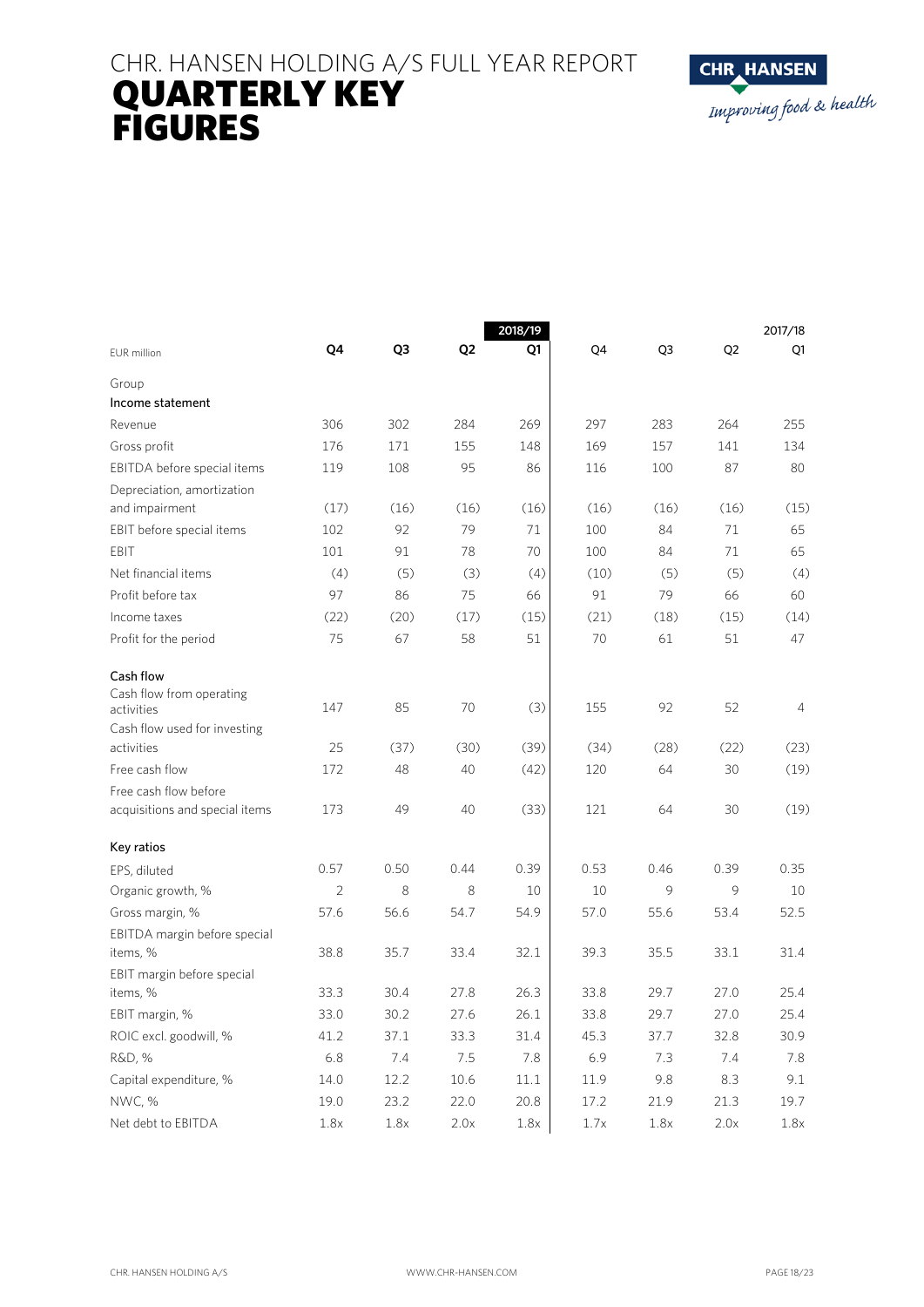# CHR. HANSEN HOLDING A/S FULL YEAR REPORT QUARTERLY KEY FIGURES



|                                    |            |                | 2018/19        |                |                |                | 2017/18        |                |  |
|------------------------------------|------------|----------------|----------------|----------------|----------------|----------------|----------------|----------------|--|
| EUR million                        | Q4         | Q3             | Q <sub>2</sub> | Q1             | Q4             | Q3             | Q <sub>2</sub> | Q1             |  |
| <b>FOOD CULTURES &amp; ENZYMES</b> |            |                |                |                |                |                |                |                |  |
| Income statement                   |            |                |                |                |                |                |                |                |  |
| Revenue                            | 179        | 177            | 166            | 161            | 173            | 166            | 154            | 155            |  |
| Depr., amort. and impair.          | (10)       | (10)           | (10)           | (9)            | (10)           | (10)           | (10)           | (9)            |  |
| EBIT                               | 68         | 62             | 53             | 51             | 68             | 58             | 48             | 49             |  |
| Key ratios                         |            |                |                |                |                |                |                |                |  |
| EUR growth, %                      | $\sqrt{4}$ | $\overline{7}$ | 8              | $\overline{4}$ | 5              | $\overline{2}$ | 5              | $\overline{7}$ |  |
| Organic growth, %                  | 3          | 8              | 11             | 10             | 12             | 11             | 12             | 12             |  |
| EBIT margin, %                     | 38.0       | 35.1           | 32.1           | 31.7           | 39.4           | 34.7           | 31.0           | 31.7           |  |
| Invested capital excl. goodwill    | 558        | 576            | 563            | 542            | 504            | 517            | 504            | 494            |  |
| ROIC excl. goodwill, %             | 44.2       | 41.1           | 39.1           | 39.0           | 53.2           | 41.6           | 39.7           | 40.8           |  |
| <b>HEALTH &amp; NUTRITION</b>      |            |                |                |                |                |                |                |                |  |
| Income statement                   |            |                |                |                |                |                |                |                |  |
| Revenue                            | 71         | 67             | 63             | 56             | 66             | 59             | 57             | 48             |  |
| Depr., amort. and impair.          | (5)        | (5)            | (5)            | (5)            | (5)            | (4)            | (4)            | (4)            |  |
| EBIT                               | 26         | 21             | 20             | 14             | 24             | 18             | 19             | 11             |  |
| Key ratios                         |            |                |                |                |                |                |                |                |  |
| EUR growth, %                      | 6          | 13             | $\circ$        | 15             | 8              | $\mathbf{1}$   | (2)            | 5              |  |
| Organic growth, %                  | 4          | 11             | 6              | 17             | 10             | $\overline{7}$ | $\overline{7}$ | 10             |  |
| EBIT margin, %                     | 37.4       | 30.8           | 31.0           | 25.4           | 35.7           | 30.8           | 32.5           | 23.2           |  |
| Invested capital excl. goodwill    | 290        | 284            | 273            | 265            | 256            | 254            | 247            | 240            |  |
| ROIC excl. goodwill, %             | 29.5       | 26.7           | 25.3           | 21.7           | 37.1           | 26.0           | 24.6           | 18.7           |  |
| <b>NATURAL COLORS</b>              |            |                |                |                |                |                |                |                |  |
| Income statement                   |            |                |                |                |                |                |                |                |  |
| Revenue                            | 57         | 59             | 55             | 53             | 58             | 58             | 53             | 51             |  |
| Depr., amort. and impair.          | (2)        | (2)            | (2)            | (2)            | (2)            | (2)            | (2)            | (2)            |  |
| EBIT                               | 8          | 9              | 6              | 6              | 9              | 8              | 5              | $\overline{4}$ |  |
| Key ratios                         |            |                |                |                |                |                |                |                |  |
| EUR growth, %                      | (2)        | $\overline{2}$ | $\overline{4}$ | 3              | $\overline{2}$ |                | (3)            | (1)            |  |
| Organic growth, %                  | (2)        | 3              | 5              | 6              | 6              | 6              | $\overline{4}$ | $\overline{4}$ |  |
| EBIT margin, %                     | 13.4       | 15.5           | 11.0           | 10.9           | 15.3           | 14.4           | 9.5            | 8.4            |  |
| Invested capital excl. goodwill    | 125        | 146            | 132            | 129            | 110            | 130            | 129            | 125            |  |
| ROIC excl. goodwill, %             | 24.2       | 21.7           | 19.4           | 19.2           | 29.0           | 20.1           | 15.9           | 15.0           |  |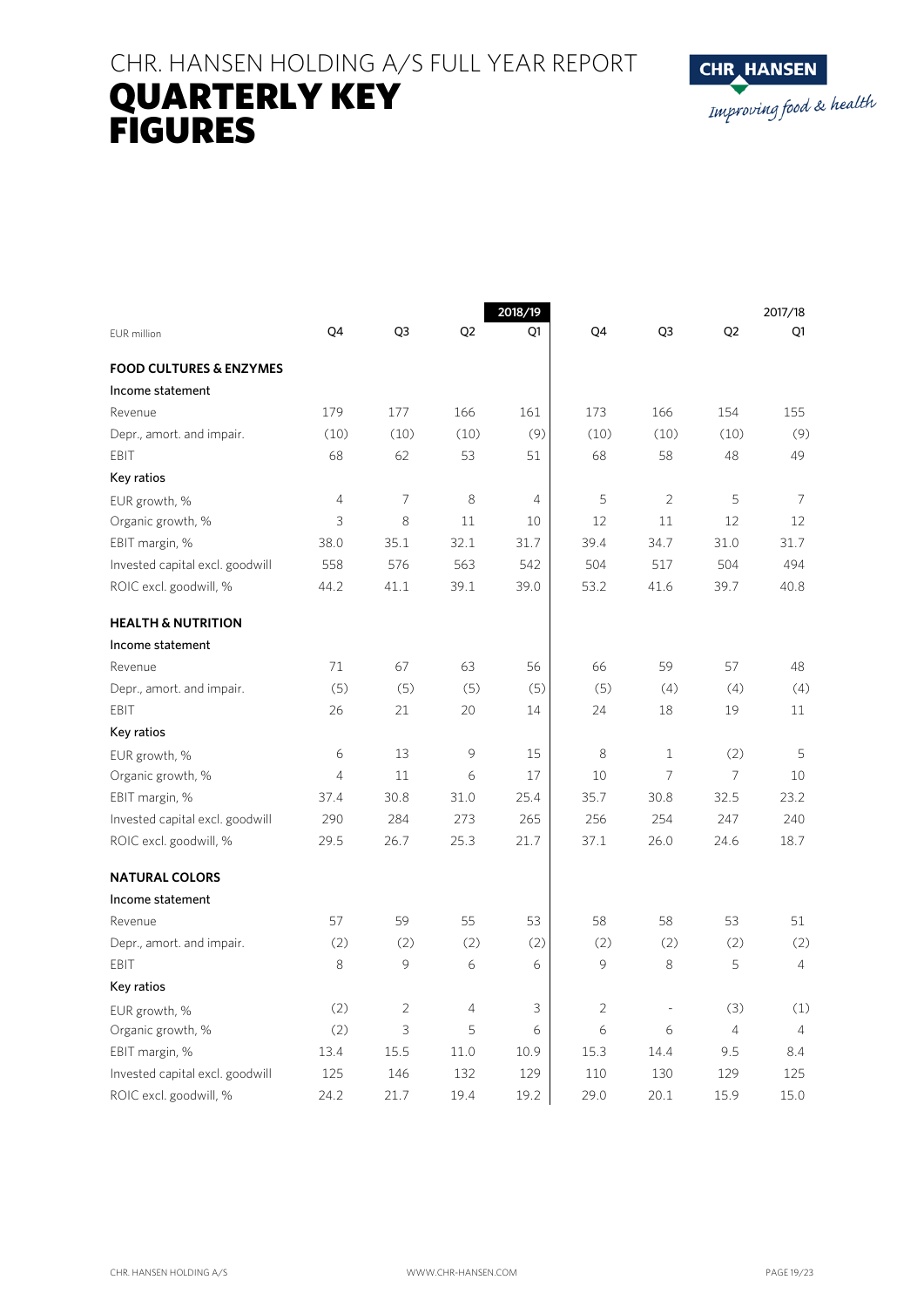

| EUR million                                      |                                      |                              |                                 | Q4<br>2018/19 |
|--------------------------------------------------|--------------------------------------|------------------------------|---------------------------------|---------------|
|                                                  | Food<br>Cultures &<br><b>Enzymes</b> | Health &<br><b>Nutrition</b> | <b>Natural</b><br><b>Colors</b> | Group         |
| <b>INCOME STATEMENT</b>                          |                                      |                              |                                 |               |
| Revenue                                          | 178.6                                | 70.5                         | 56.8                            | 305.9         |
| EUR growth                                       | 4%                                   | 6%                           | $(2)\%$                         | 3%            |
| Organic growth                                   | 3%                                   | 4%                           | $(2)\%$                         | 2%            |
| Depreciation, amortization and impairment losses | (10.3)                               | (4.7)                        | (1.9)                           | (16.9)        |
| EBIT before special items                        | 67.9                                 | 26.4                         | 7.6                             | 101.9         |
| EBIT margin before special items                 | 38.0%                                | 37.4%                        | 13.4%                           | 33.3%         |
| Special items and net financial expenses         |                                      |                              |                                 | (5.2)         |
| Profit before tax                                |                                      |                              |                                 | 96.7          |

| EUR million                                      |                    |                              |                                 | 2018/19 |
|--------------------------------------------------|--------------------|------------------------------|---------------------------------|---------|
|                                                  | Food<br>Cultures & | Health &<br><b>Nutrition</b> | <b>Natural</b><br><b>Colors</b> |         |
| <b>INCOME STATEMENT</b>                          | <b>Enzymes</b>     |                              |                                 | Group   |
| Revenue                                          | 682.3              | 255.1                        | 223.7                           | 1,161.1 |
| EUR growth                                       | 5%                 | 10%                          | 2%                              | 6%      |
| Organic growth                                   | 8%                 | 9%                           | 3%                              | 7%      |
| Depreciation, amortization and impairment losses | (39.2)             | (18.4)                       | (7.0)                           | (64.6)  |
| EBIT before special items                        | 234.3              | 80.4                         | 28.5                            | 343.2   |
| EBIT margin before special items                 | 34.3%              | 31.5%                        | 12.7%                           | 29.6%   |
| Special items and net financial expenses         |                    |                              |                                 | (18.4)  |
| Profit before tax                                |                    |                              |                                 | 324.8   |

**YTD**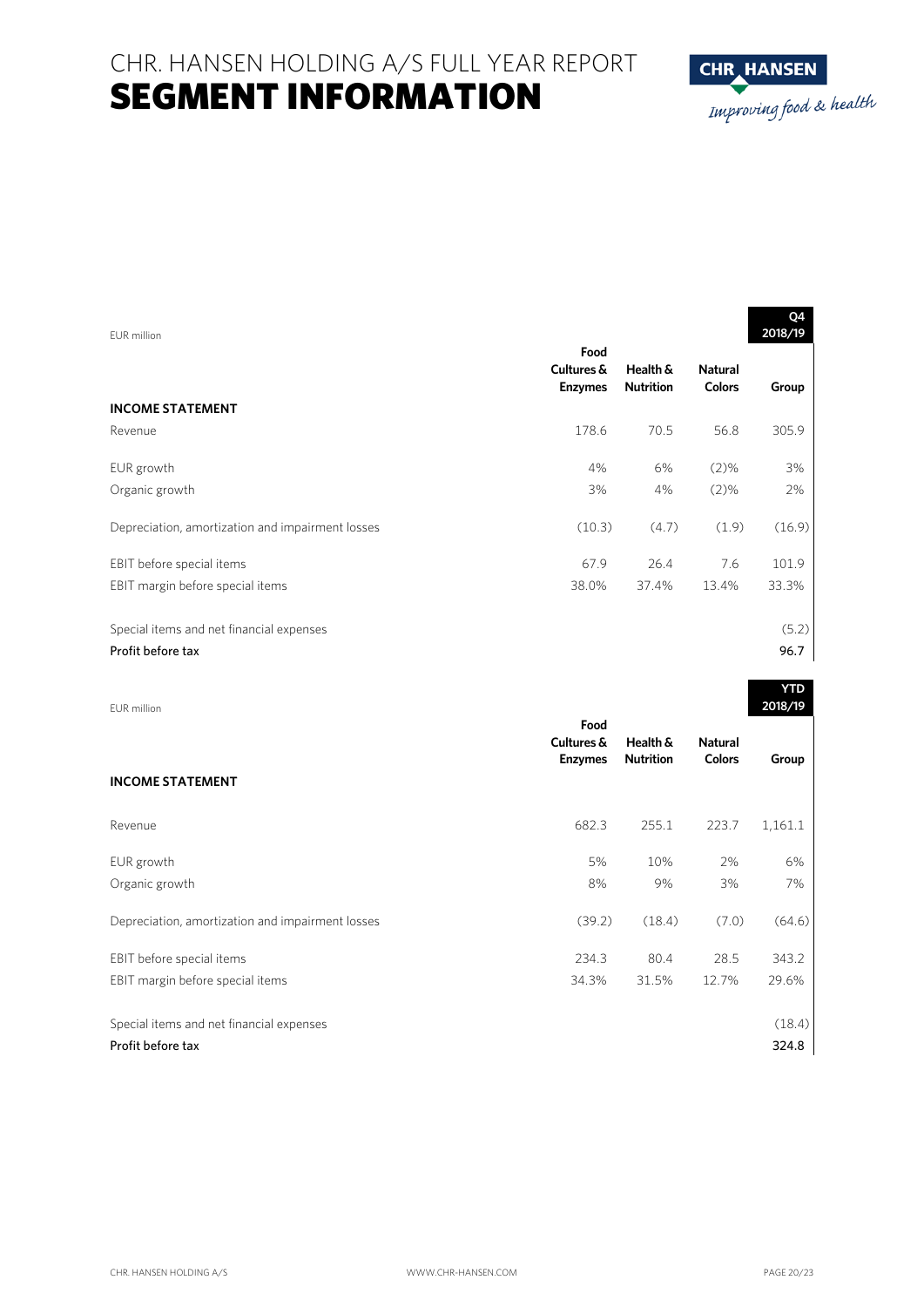# CHR. HANSEN HOLDING A/S FULL YEAR REPORT SEGMENT INFORMATION



(CONTINUED)

| <b>EUR</b> million                               |                                      |                              |                                 | Q <sub>4</sub><br>2017/18 |
|--------------------------------------------------|--------------------------------------|------------------------------|---------------------------------|---------------------------|
|                                                  | Food<br>Cultures &<br><b>Enzymes</b> | Health &<br><b>Nutrition</b> | <b>Natural</b><br>Colors        | Group                     |
| <b>INCOME STATEMENT</b><br>Revenue               | 172.5                                | 66.3                         | 57.7                            | 296.5                     |
|                                                  |                                      |                              |                                 |                           |
| EUR growth                                       | 5%                                   | 8%                           | 2%                              | 5%                        |
| Organic growth                                   | 12%                                  | 10%                          | 6%                              | 10%                       |
| Depreciation, amortization and impairment losses | (9.8)                                | (4.6)                        | (1.7)                           | (16.1)                    |
| EBIT before special items                        | 67.9                                 | 23.6                         | 8.8                             | 100.3                     |
| EBIT margin before special items                 | 39.4%                                | 35.7%                        | 15.3%                           | 33.8%                     |
| Special items and net financial expenses         |                                      |                              |                                 | (9.5)                     |
| Profit before tax                                |                                      |                              |                                 | 90.8                      |
| <b>EUR</b> million                               |                                      |                              |                                 | <b>YTD</b><br>2017/18     |
|                                                  | Food<br>Cultures &<br><b>Enzymes</b> | Health &<br><b>Nutrition</b> | <b>Natural</b><br><b>Colors</b> | Group                     |
| <b>INCOME STATEMENT</b>                          |                                      |                              |                                 |                           |
| Revenue                                          | 647.2                                | 230.9                        | 219.3                           | 1097.4                    |
| EUR growth                                       | 5%                                   | 3%                           | 0%                              | 3%                        |

Organic growth 12% 8% 5% 9% Depreciation, amortization and impairment losses (38.9) (17.8) (7.1) (63.8) EBIT before special items 222.2 71.6 26.4 320.2 EBIT margin before special items 34.3% 31.0% 12.0% 29.2% Special items and net financial expenses (24.1) Special items and net financial expenses (24.1)

Profit before tax 296.1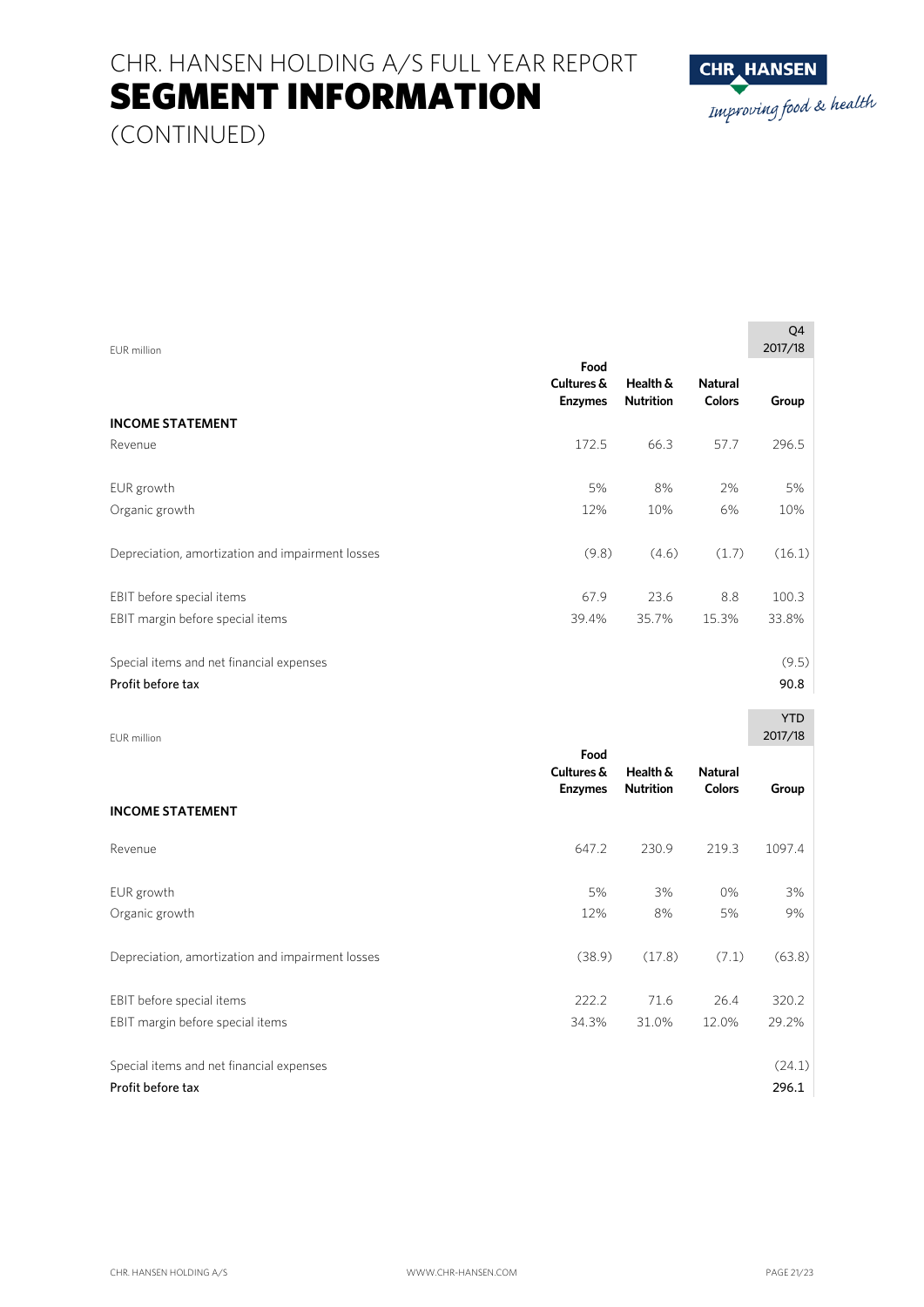CHR. HANSEN HOLDING A/S FULL YEAR REPORT SEGMENT INFORMATION



(CONTINUED)

|                                                         |                    |                  |                | Aug 31, |
|---------------------------------------------------------|--------------------|------------------|----------------|---------|
| EUR million                                             |                    |                  |                | 2019    |
|                                                         | Food<br>Cultures & | Health &         | <b>Natural</b> |         |
| <b>ASSETS</b>                                           | <b>Enzymes</b>     | <b>Nutrition</b> | <b>Colors</b>  | Group   |
| Goodwill                                                | 535.4              | 237.5            |                | 772.9   |
| Other intangible assets                                 | 103.9              | 103.6            | 18.0           | 225.5   |
| Intangible assets                                       | 639.3              | 341.1            | 18.0           | 998.4   |
| Property, plant and equipment                           | 372.3              | 142.4            | 63.1           | 577.8   |
| Total non-current assets excluding deferred tax         | 1,011.6            | 483.5            | 81.1           | 1,576.2 |
| Inventories                                             | 77.8               | 29.4             | 52.8           | 160.0   |
| Trade receivables                                       | 103.9              | 50.4             | 38.4           | 192.7   |
| Trade payables                                          | (64.9)             | (24.8)           | (42.4)         | (132.1) |
| Net working capital                                     | 116.8              | 55.0             | 48.8           | 220.6   |
| Assets not allocated                                    |                    |                  |                | 128.9   |
| Group assets                                            |                    |                  |                | 2,057.8 |
| Invested capital excluding goodwill                     | 557.8              | 289.9            | 124.7          | 972.4   |
| ROIC excluding goodwill                                 | 44.2%              | 29.5%            | 24.2%          | 37.3%   |
| Investment in non-current assets excluding deferred tax | 127.8              | 49.5             | 27.0           | 204.3   |
|                                                         |                    |                  |                |         |
|                                                         |                    |                  |                | Aug 31, |
|                                                         | Food               |                  |                | 2018    |
|                                                         | Cultures &         | Health &         | <b>Natural</b> |         |
| <b>ASSETS</b>                                           | <b>Enzymes</b>     | <b>Nutrition</b> | <b>Colors</b>  | Group   |
| Goodwill                                                | 529.8              | 231.9            | $\frac{1}{2}$  | 761.7   |
| Other intangible assets                                 | 96.9               | 105.0            | 17.3           | 219.2   |
| Intangible assets                                       | 626.7              | 336.9            | 17.3           | 980.9   |
| Property, plant and equipment                           | 304.4              | 111.3            | 45.8           | 461.5   |
| Total non-current assets excluding deferred tax         | 931.1              | 448.2            | 63.1           | 1,442.4 |
| Inventories                                             | 71.0               | 26.2             | 49.7           | 146.9   |
| Trade receivables                                       | 89.8               | 35.5             | 35.5           | 160.8   |
| Trade payables                                          | (58.3)             | (22.3)           | (38.0)         | (118.6) |
| Net working capital                                     | 102.5              | 39.4             | 47.2           | 189.1   |
| Assets not allocated                                    |                    |                  |                | 111.0   |
| Group assets                                            |                    |                  |                | 1,861.1 |
| Invested capital excluding goodwill                     | 503.8              | 255.7            | 110.3          | 869.8   |
| ROIC excluding goodwill                                 | 45.6%              | 29.0%            | 24.6%          | 38.0%   |